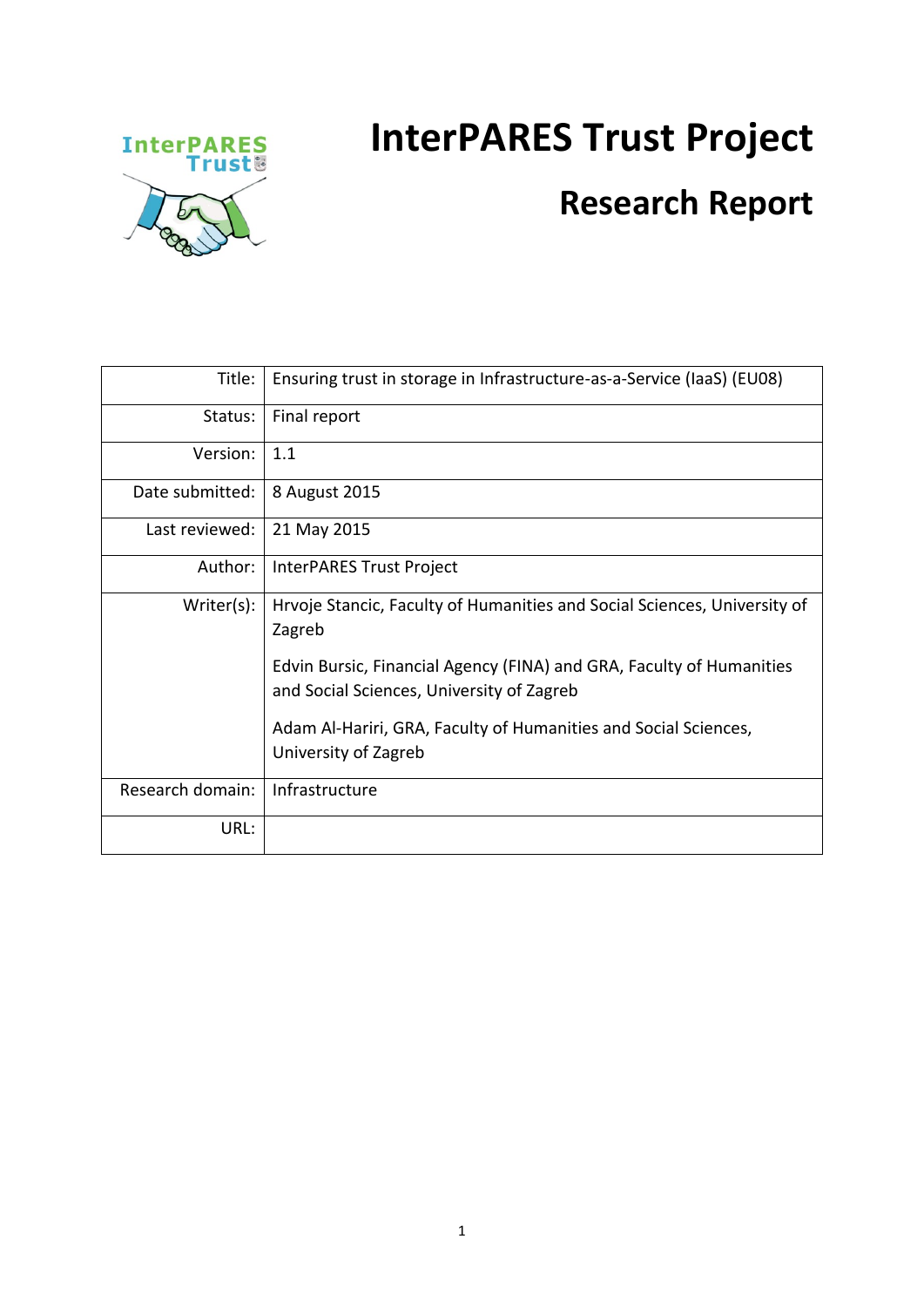### Document control

| <b>Version history</b> |                     |                |                                                    |  |  |  |
|------------------------|---------------------|----------------|----------------------------------------------------|--|--|--|
| <b>Version</b>         | Date                | By             | <b>Version notes</b>                               |  |  |  |
| 0.1                    | 28 February<br>2015 | All            | Preliminary draft                                  |  |  |  |
| 0.2                    | 14 May 2015         | All            | First draft                                        |  |  |  |
| 1.0                    | 8 August 2015       | Hrvoje Stancic | Final draft submitted for feedback<br>and approval |  |  |  |
| 1.1                    | 21 May 2015         | Hrvoje Stancic | Final report approved                              |  |  |  |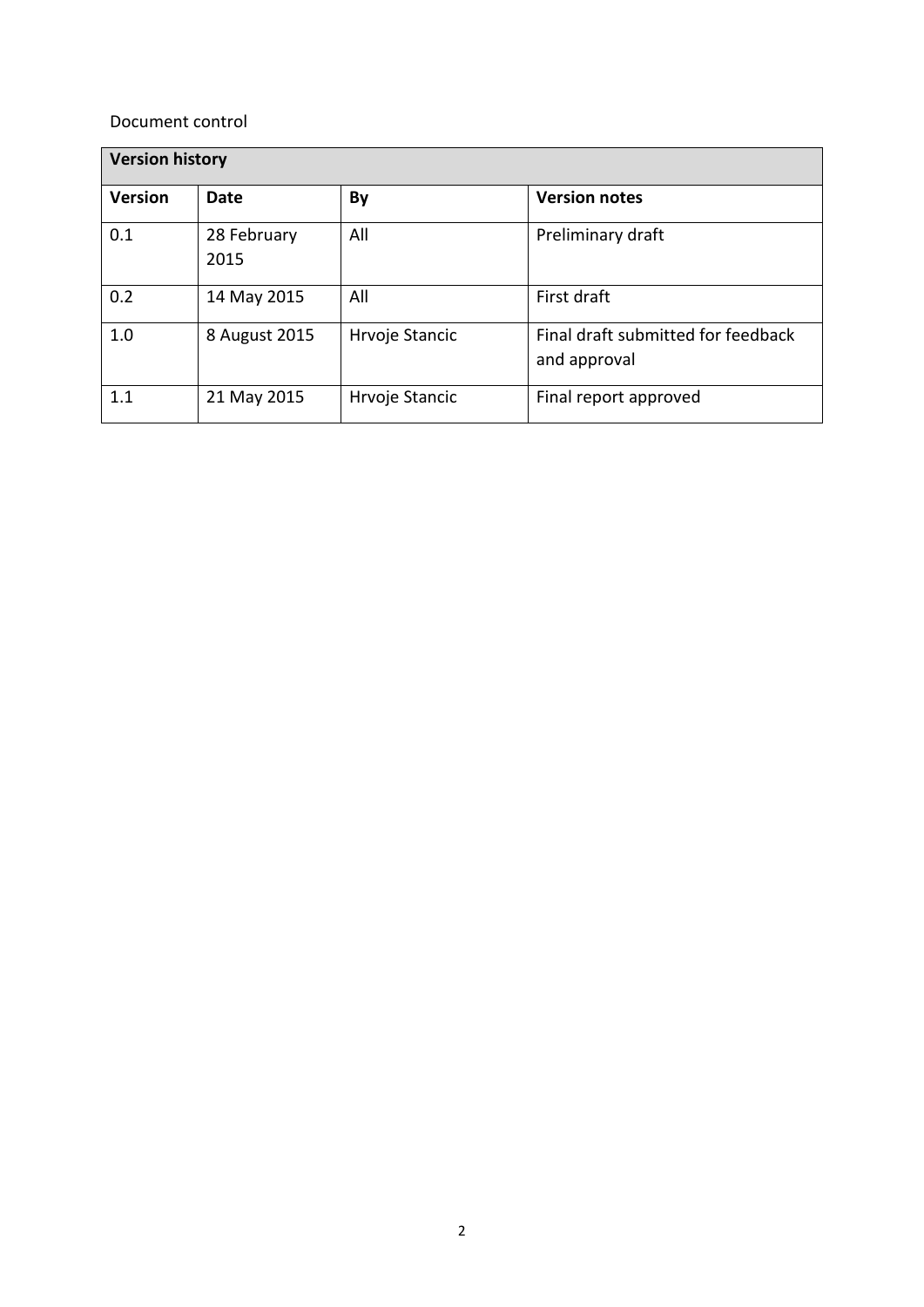# **Contents**

| 4 Trust | 14 |
|---------|----|
|         |    |
|         |    |
|         |    |
|         |    |
|         |    |
|         |    |
|         |    |
|         |    |
|         |    |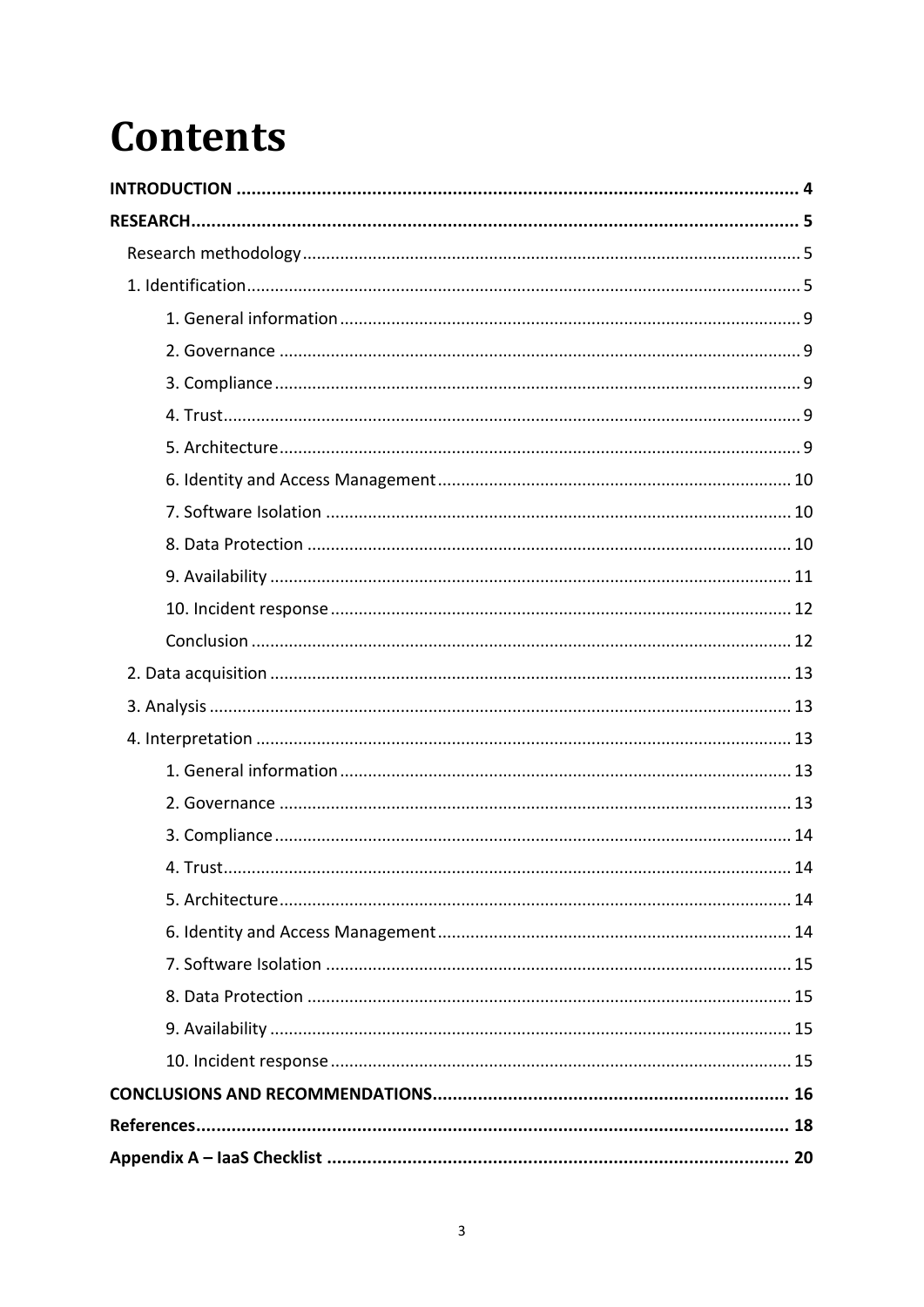# <span id="page-3-0"></span>INTRODUCTION

IntePARES Trust project approved the research on ensuring trust in storage in Infrastructureas-a-Service (IaaS). Selected IaaS providers in Croatia were comparatively analysed in terms of availability of security policies. Identification and analysis of the security risks and minimising or eliminating them in the present or future IaaS implementations will ensure that the users can gain trust in storage in Infrastructure-as-a-Service.

Research timeline: 15 January to 15 July 2014.

This research involved two graduate research assistants – one PhD student and one graduate level student – with the goal to collect the required information related to the policies and standards addressing storage in IaaS as well as to produce the relevant comparative analysis.

Project results were disseminated (in chronological order):

- 1. **Workshop** of Croatian InterPARES Trust Team organized by project partner Digital Information-documentation Office of the Government of the Republic of Croatia, 28 March 2014, Zagreb, Croatia
- 2. Stančić, Hrvoje; Al-Hariri, Adam; Adžaga, Ivan. **Ensuring Trust in Storage in Infrastructure-as-a-Service – progress report**, InterPARES Trust – Joint European Team Research Workshop, Stockholm, 15-16 May, 2014
- 3. Stančić, Hrvoje; Al-Hariri, Adam; Buršić, Edvin, **Archival Approach to IaaS Cloud Services**, in: Hunjak, Tihomir; Lovrenčić, Sandra; Tomičić, Igor (Eds.), Central European Conference on Information and Intelligent Systems, Faculty of Organization and Informatics Varaždin University of Zagreb, Varaždin, 2014, pp. 216-222
- 4. Stančić, Hrvoje, **Report on the InterPARES Trust Project**, in: Babić, Silvija (Ed.), Dostupnost arhivskoga gradiva, Hrvatsko arhivističko društvo, Vinkovci, 2014, pp. 521-527 (published paper presented at the 47th Symposium of Croatian Archival Society, **Availability of archival material**, 22-24 October 2014, Vinkovci, Croatia)
- 5. InterPARES Trust **visibility event Presentation of InterPARES Trust research results**, organised by project partner Faculty of Humanities and Social Sciences, University of Zagreb, Croatia, 21 November 2014
- 6. Stančić, Hrvoje, **Project InterPARES Trust – project activities**, 18th seminar Archives, Libraries, Museums – possibilities of cooperation in environment of global information infrastructure, 26-28 November 2014, Rovinj, Croatia
- 7. Stančić, Hrvoje, **Electronic trust** (interview), in: Römer János (ed.), Radio show *From the world of science*, Radio Sljeme, Croatia, aired on 19 March 2015 (duration: 20 min)
- 8. Stančić, Hrvoje. **Ensuring trust in storage in Infrastructure-as-a-Service – discussion on the findings with the Deputy Minister of Public Administration for e-Croatia**, Ministry of the Public Administration, 21 July 2015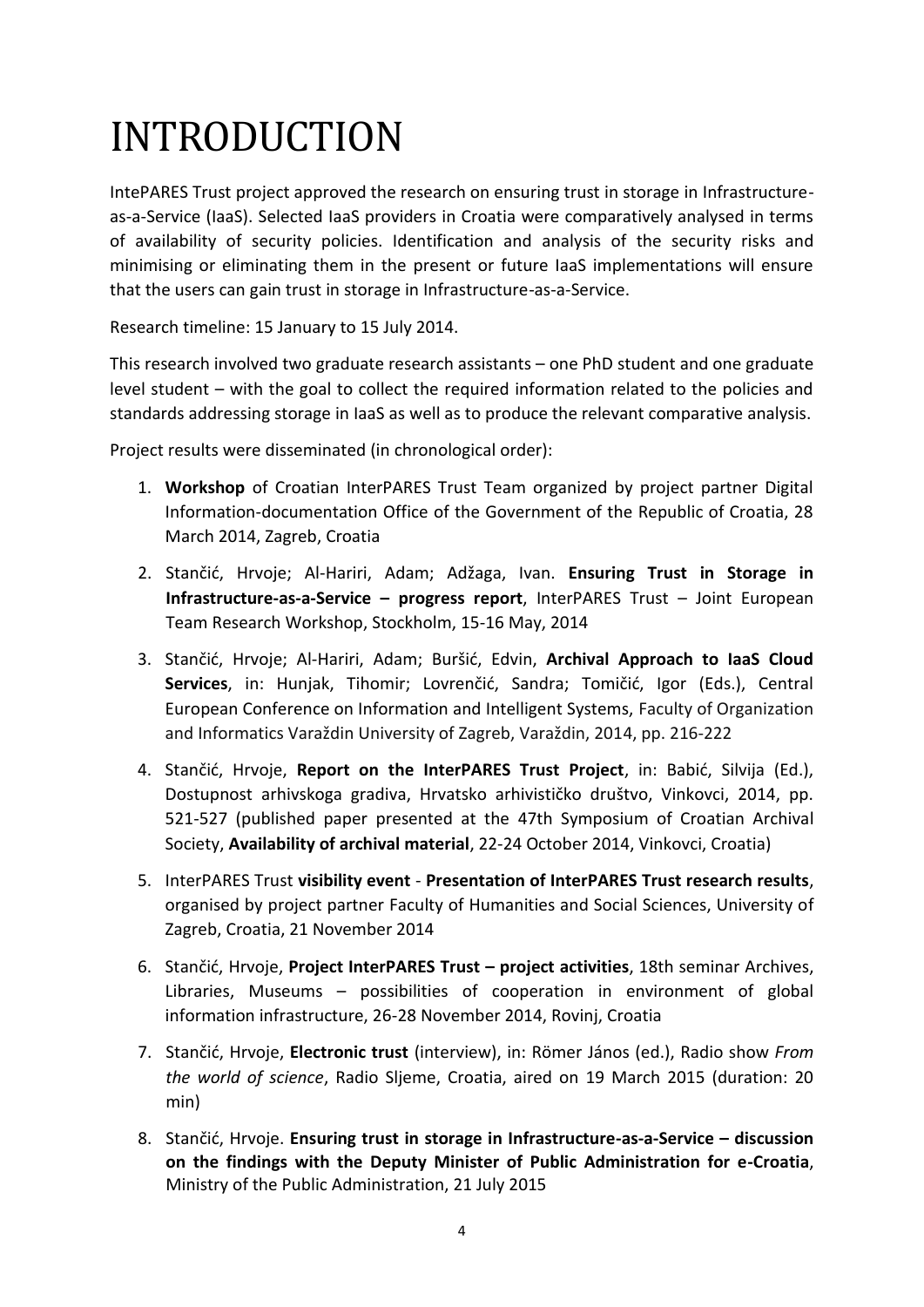# <span id="page-4-0"></span>RESEARCH

## <span id="page-4-1"></span>Research methodology

The research was divided in four stages: (1) Identification, (2) Data acquisition, (3) Analysis, and (4) Interpretation. The research was limited to the EU region with the focus on Croatia.

## <span id="page-4-2"></span>1. Identification

**.** 

In the research Ensuring trust in storage in Infrastructure-as-a-Service (IaaS), the researchers looked for the minimum amount of information which would provide users' trust in the service and also position a service provider as a trusted service provider.

According to the US National Institute of Standards and Technology (NIST), cloud computing is: "A model for enabling ubiquitous, convenient, on-demand network access to a shared pool of configurable computing resources (e.g. networks, servers, storage, applications, and services) that can be rapidly provisioned and released with minimal management effort or service provider interaction. This cloud model is composed of five essential characteristics, three service models, and four deployment models."<sup>1</sup>

Project Records in the Cloud<sup>2</sup> identifies five essential characteristics of cloud solutions:

- 1. *On-demand self-service* allows users to access as many computing capabilities as they need
- 2. *Broad network access* allows users to access the cloud from any machine that has an Internet connection
- 3. *Resource pooling* allows the multi-tenant model supporting multiple users at the same time
- 4. *Rapid elasticity* allows users to change the amount of computing resources they need at any time
- 5. *Measured service* allows precise measuring of utilised resources in terms of storage, processing, bandwidth etc. These resources can be monitored, controlled and reported to the users, who are only charged for what they use by pay-as-you-go model. In most cases this approach reduces costs.

Stancic, Rajh and Milosevic<sup>3</sup> differentiate between three service models as follows:

1. *Software as a Service (SaaS)* – ability to deliver applications from cloud-based physical infrastructure, accessible via various client software tools or devices. The

 $1$  Mell, Peter; Grance, Timothy. The NIST Definition of Cloud Computing. NIST Special Publication 800-145, National Institute of Standards and Technology, Gaithersburg, September 2011, p. 2,

http://csrc.nist.gov/publications/nistpubs/800-145/SP800-145.pdf (August 1 2015).

<sup>2</sup> Duranti, L*. Records in the Cloud: Detailed Description*, http://www.recordsinthecloud.org/secure/documents, (April 8 2014).

<sup>&</sup>lt;sup>3</sup> Stancic, H; Rajh, A; Milosevic, I. "Archiving-as-a-Service", Influence of Cloud Computing on the Archival Theory and Practice. In Duranti, L; Shaffer, E. (Eds.), *The Memory of the World in the Digital Age: Digitization and Preservation*, pp. 108-125, Vancouver, Canada, 2012.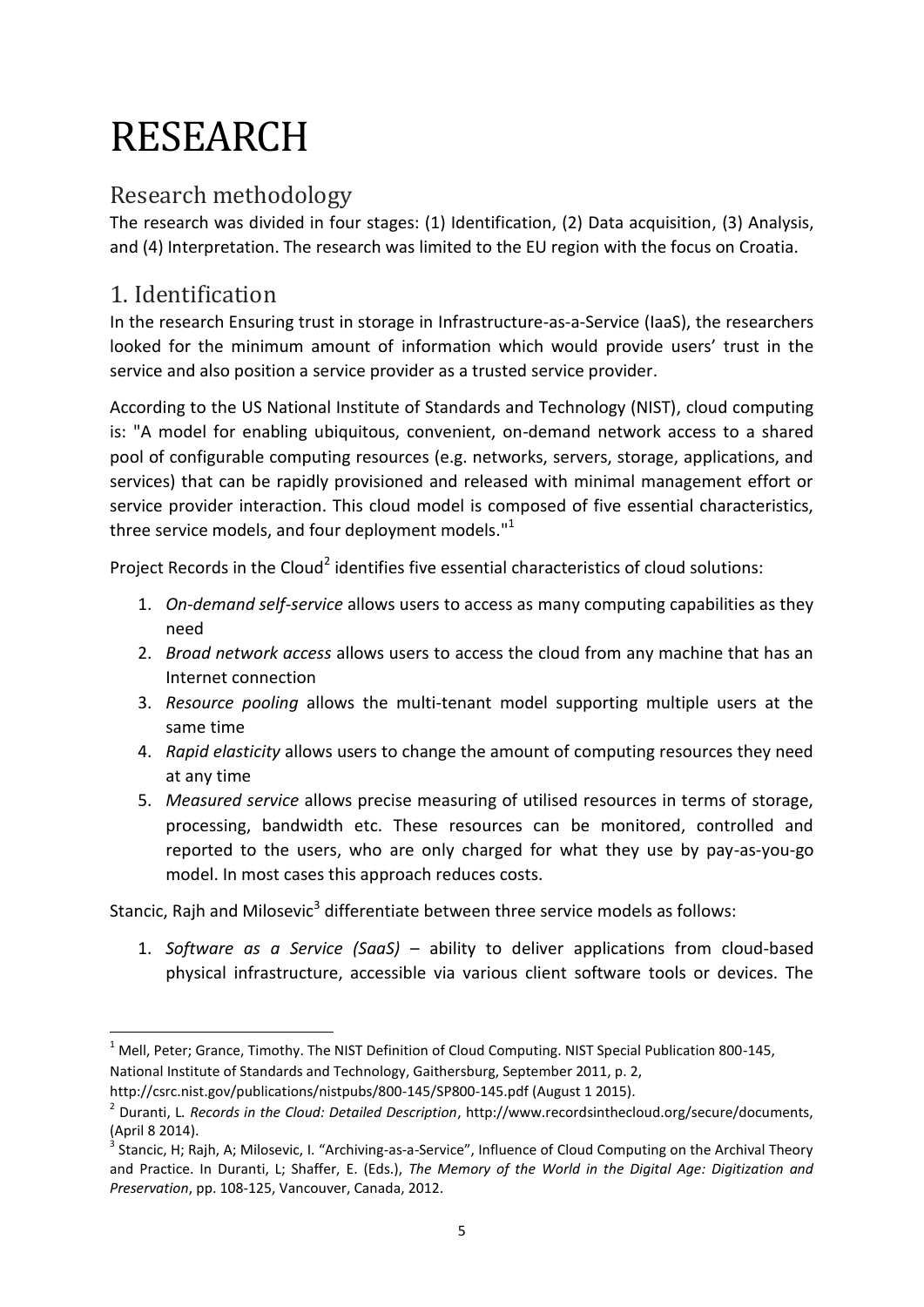user has no awareness or control of the underlying physical components or software configuration capabilities outside the delivered application.

- 2. *Platform as a Service (PaaS)* ability to deliver complete environments (operating systems and required tools) for testing or development of external applications. The user, however, has no control over the configuration settings of the applicationhosting environment.
- 3. *Infrastructure as a Service (IaaS)* ability to deliver complete virtual data centres to the user who is then able to configure and deploy virtual machines and other relevant/corresponding virtual components according to their personalized requirements.

Regarding the four deployment models Stancic at al. $<sup>4</sup>$  further state that cloud</sup> implementations include:

- 1. *Private cloud* where it is implied that the cloud infrastructure is built and provisioned for private use by a single organization. Private clouds in practice tend to be serviceoriented with specific roles and requirements.
- 2. *Community cloud* where the physical infrastructure is implemented, administered, and operated by several organizations in a certain community of consumers from organizations that have shared goals and requirements.
- 3. *Public cloud* where the cloud infrastructure is intended for "rent" by the public users, as delegated by the provider usually for profit or other means of compensation for the provider.
- 4. *Hybrid cloud* which is the combination of two or more physical cloud infrastructures from different branches of the above listed deployment models that are physically separate but are connected via the means of mutual data and application portability or management hierarchies.

In InterPARES Trust's project terminology database the term "trust" is defined as "confidence of one party in another, based on alignment of value systems with respect to specific actions or benefits, and involving a relationship of voluntary vulnerability, dependence and reliance, based on risk assessment".<sup>5</sup> This means that the users of cloud services should have enough information on a particular service (e.g. in Terms of Service) in order to trust it, or the service level agreement (SLA) between users and cloud service provider (CSP) should equally protect interests of both parties involved.

After the initial research space defined we tried to define the questions that customers or clients would naturally ask before exploiting a (trusted) service. For example:

- 1. What should you consider when purchasing a Cloud service?
- 2. Is there enough information that could guarantee your trust in the service?

**<sup>.</sup>** <sup>4</sup> Stancic, H; Rajh, A; Milosevic, I. "Archiving-as-a-Service", Influence of Cloud Computing on the Archival Theory and Practice. In Duranti, L; Shaffer, E. (Eds.), *The Memory of the World in the Digital Age: Digitization and Preservation*, pages 108-125, Vancouver, Canada, 2012.

<sup>5</sup> Project *InterPARES Trust: Trust and Digital Records in an Increasingly Networked Society*, http://interparestrust.org.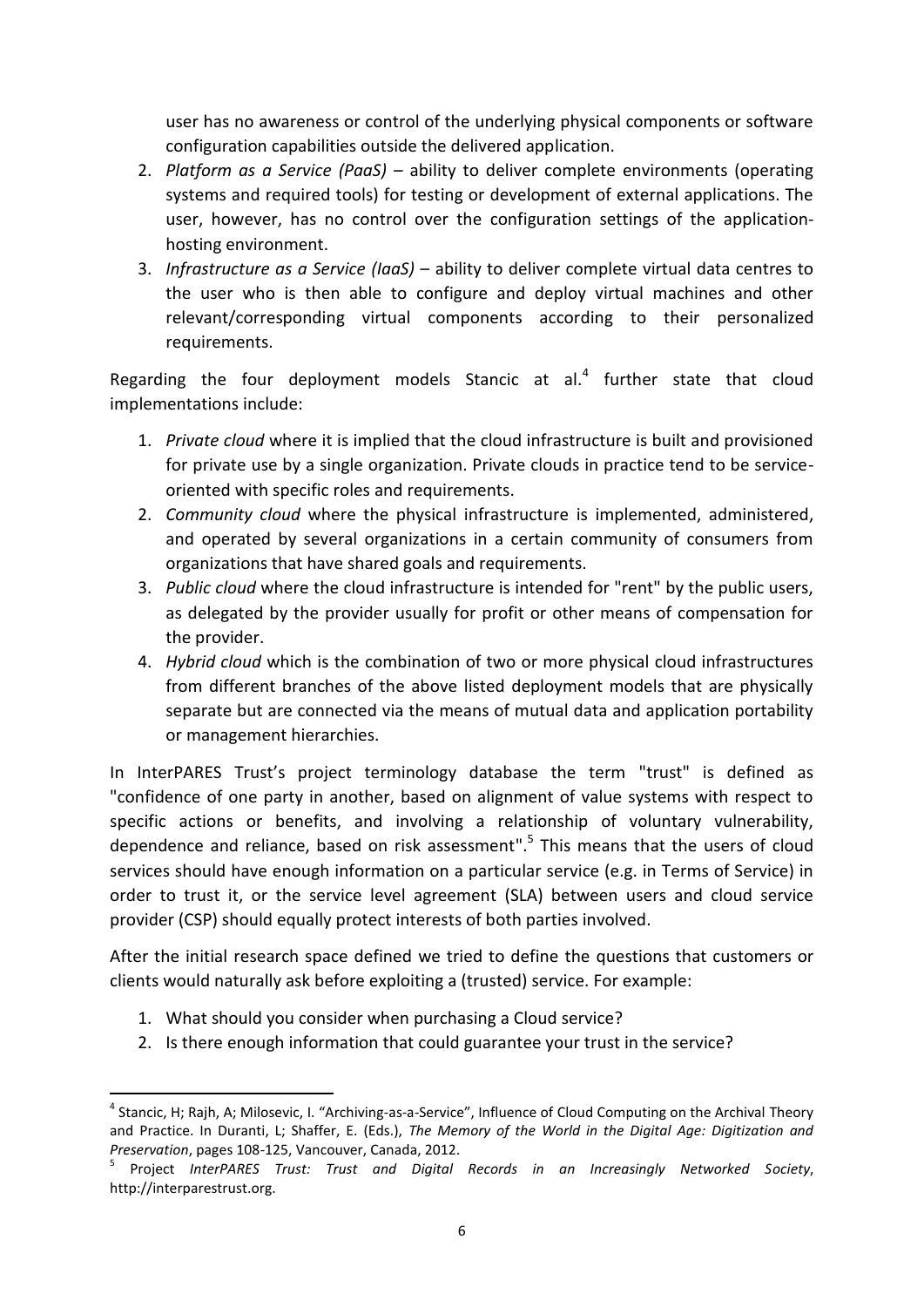However, these are the questions that arise whenever a new technological sulutions surface at the market. To better understand the implication of these questions to the cloud solutions in particular we decided to create a questionnaire and survey the cloud service providers in search for answers. The questions were organized in 10 categories following the reasoning of the NIST expert team:

- 1. General information
- 2. Governance
- 3. Compliance
- 4. Trust
- 5. Architecture
- 6. Identity and access management
- 7. Software isolation
- 8. Data protection
- 9. Availability
- 10. Incident response.

The initial set consisted of 54 questions. Than, the partners have reviewed them and narrowed the set down to 36 questions. The questions were:

| Category                  | <b>Questions</b>                                                                                                                                                                                                                                                                                                                                                                                                                                                                                                        |  |  |  |  |
|---------------------------|-------------------------------------------------------------------------------------------------------------------------------------------------------------------------------------------------------------------------------------------------------------------------------------------------------------------------------------------------------------------------------------------------------------------------------------------------------------------------------------------------------------------------|--|--|--|--|
| 1. General<br>information | Which components are used in laaS?<br>1.<br>What types of services are offered in laaS?<br>2.<br>What technologies are being used?<br>3.<br>What implications used technologies have on security and privacy<br>4.<br>of the system?                                                                                                                                                                                                                                                                                    |  |  |  |  |
| 2. Governance             | Is it possible for a client to monitor security of computing<br>5.<br>environment and data security? How?<br>What kind of security assures a client that his data is not mixed<br>6.<br>with another's?<br>7. What kind of security assures a client that there is no data shared<br>with employees of different rank or/and not created by others?<br>What audit mechanisms and tools are used to determine how<br>8.<br>data is stored, protected and used to validate services, and to<br>verify policy enforcement? |  |  |  |  |
| 3. Compliance             | 9. Does the service comply with other countries' laws, regulations,<br>standards and specifications for clients outsde the country of<br>service?<br>10. How is the service secured against unauthorized access, use,<br>disclosure, disruption, modification, or destruction of data?<br>11. What technical and physical safeguards does the service assure?<br>12. Does the service use subcontractors for any part of the used<br>technology or offered service?                                                     |  |  |  |  |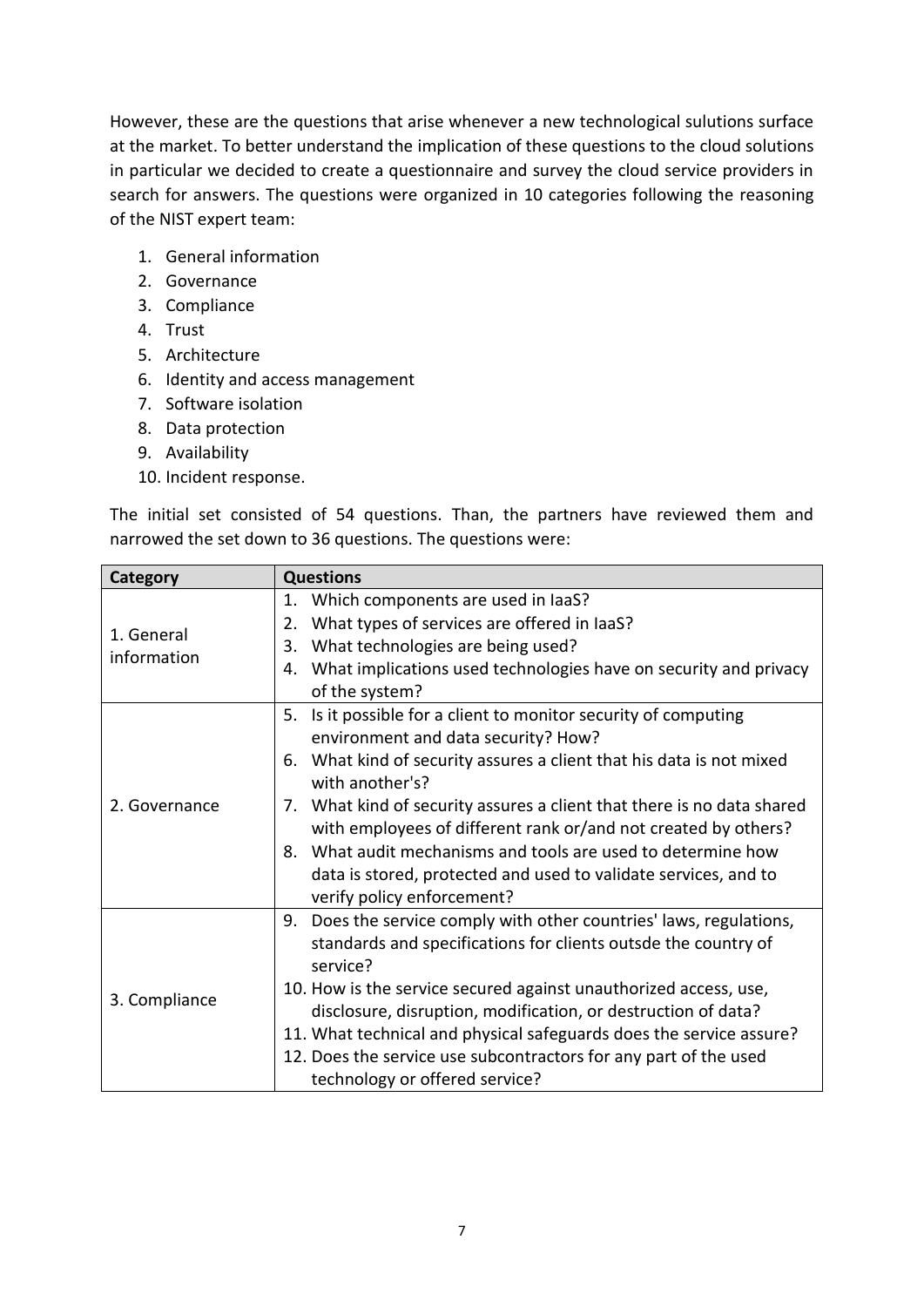| Category                 | <b>Questions</b>                                                          |  |  |  |  |  |  |
|--------------------------|---------------------------------------------------------------------------|--|--|--|--|--|--|
|                          | 13. Is the service secured from denial of service attack?                 |  |  |  |  |  |  |
|                          | 14. Does the service secure ownership rights over data?                   |  |  |  |  |  |  |
|                          | 15. Does the service have any certificate relevant to the service?        |  |  |  |  |  |  |
| 4. Trust                 | 16. What kind of risk management does the organization provide?           |  |  |  |  |  |  |
|                          | 17. What kind of physical and logical security is assured for the virtual |  |  |  |  |  |  |
|                          | servers and applications?                                                 |  |  |  |  |  |  |
|                          | 18. How is a hypervisor or virtual machine monitor secured?               |  |  |  |  |  |  |
|                          | 19. How does the service secure virtual machine images from attack        |  |  |  |  |  |  |
|                          | looking for proprietary code and data?                                    |  |  |  |  |  |  |
|                          | 20. Does the service use image management process to govern the           |  |  |  |  |  |  |
| 5. Architecture          | creation, storage, and use of virtual machine images?                     |  |  |  |  |  |  |
|                          | 21. How does the service secure from attacks on the client side?          |  |  |  |  |  |  |
|                          | 22. How does the service secure from attacks on the server side?          |  |  |  |  |  |  |
|                          | 23. Is the service using encrypted network exchange?                      |  |  |  |  |  |  |
|                          | 24. How does the service protect ancillary data: details about the        |  |  |  |  |  |  |
|                          | consumers' accounts, data about customer-related activity, data           |  |  |  |  |  |  |
|                          | collected to meter and charge for consumption of resources, logs          |  |  |  |  |  |  |
| 6. Identity and          | and audit trails, and other such metadata that are generated and          |  |  |  |  |  |  |
| <b>Access Management</b> | accumulated within the environment, data of an organization's             |  |  |  |  |  |  |
|                          | initiative (e.g., the activity level or projected growth of a startup     |  |  |  |  |  |  |
|                          | company), metadata collected by the provider?                             |  |  |  |  |  |  |
|                          | 25. How does the service prevent man-in-the-middle attacks?               |  |  |  |  |  |  |
| 7. Software Isolation    | 26. Is the service secured from attacks on the server that target         |  |  |  |  |  |  |
|                          | passwords?                                                                |  |  |  |  |  |  |
|                          | 27. What kind of encryption does the servie use to secure data stored     |  |  |  |  |  |  |
|                          | in laaS?                                                                  |  |  |  |  |  |  |
|                          | 28. Have the service conducted deliberate attacks in order to test the    |  |  |  |  |  |  |
|                          | system's protection?                                                      |  |  |  |  |  |  |
| 8. Data Protection       | 29. What procedures are used for data sanitization upon termination       |  |  |  |  |  |  |
|                          | of service, i.e. how does the service ensure that the data after          |  |  |  |  |  |  |
|                          | deletion are not recoverable?                                             |  |  |  |  |  |  |
|                          | 30. Where, geographically, are the data stored?                           |  |  |  |  |  |  |
|                          | 31. Where, geographically, is data backup stored?                         |  |  |  |  |  |  |
|                          | 32. In a situation of a lawful raid how is the service availability       |  |  |  |  |  |  |
|                          | assured to the users not being lawfuly raided?                            |  |  |  |  |  |  |
| 9. Availability          | 33. Is there a policy regarding user data availability in case of a       |  |  |  |  |  |  |
|                          | bankruptcy or other facility loss and how is it defined?                  |  |  |  |  |  |  |
|                          | 34. Is there an incident response plan and how is it defined?             |  |  |  |  |  |  |
|                          | 35. Does the service keep track of the data using which the scope of      |  |  |  |  |  |  |
| 10. Incident             | the incident, and assets affected can be determined?                      |  |  |  |  |  |  |
| Response                 | 36. Does the service keep a forensic copy of incident data for legal      |  |  |  |  |  |  |
|                          | proceedings or as needed by the consumer? Or, does the servce             |  |  |  |  |  |  |
|                          | give incident data to the consumers?                                      |  |  |  |  |  |  |
|                          |                                                                           |  |  |  |  |  |  |

Next, each category will be breafly explained.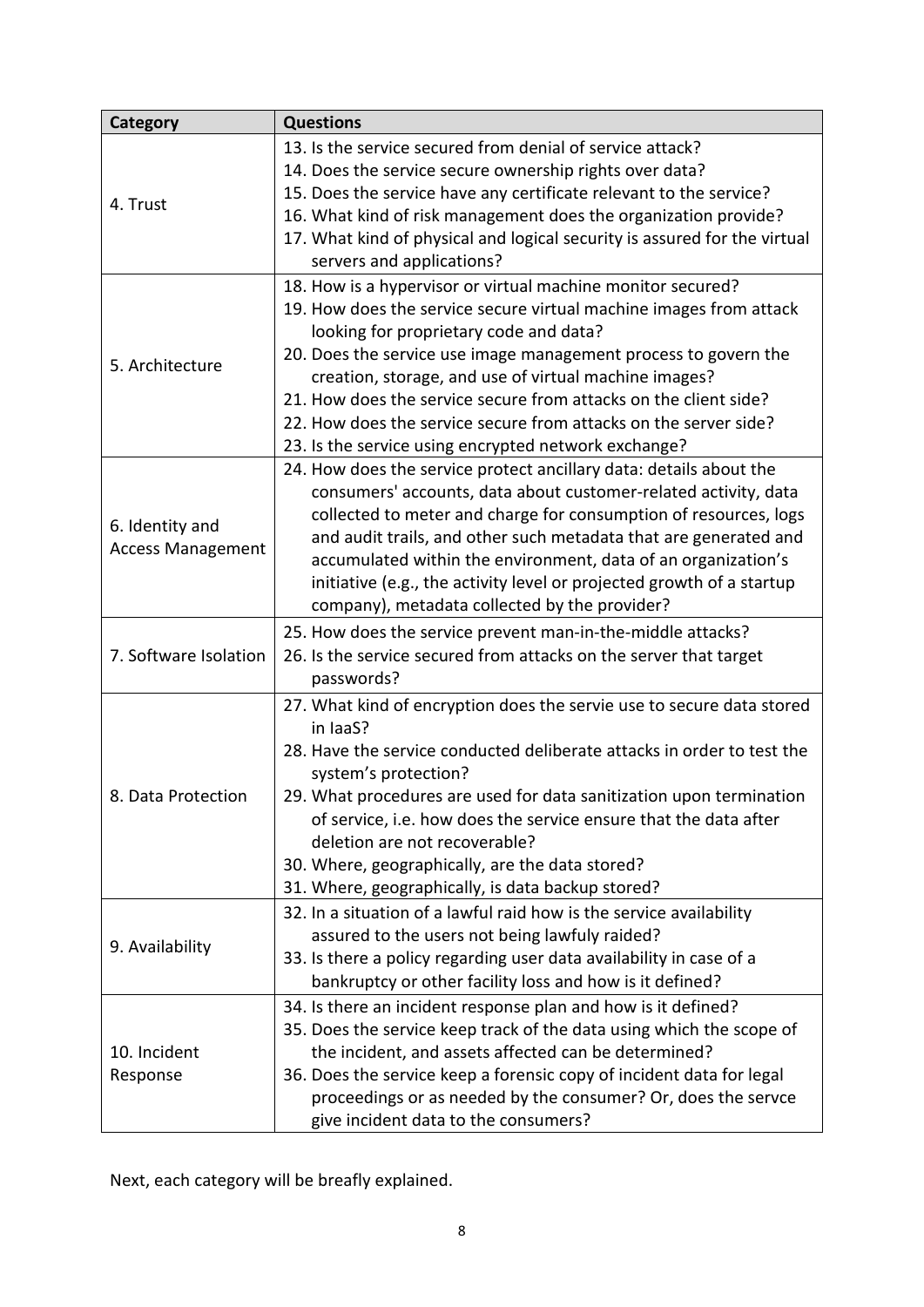### <span id="page-8-0"></span>**1. General information**

Questions grouped under general information category should provide answers to some core questions about Infrastructure-as-a-Service implemented by the surveyed CSPs. Beside some basic information about the CSPs, we narrowed the research goals to the three specific areas being storage, service and networks<sup>6</sup>. We investigated what technologies are being used, and how the implemented storage, servers, networks and technology affect security and privacy.

### <span id="page-8-1"></span>**2. Governance**

Governance is the key factor in assuring security over data produced by a company. In this category we examined how can user verify integrity of data stored by a CSP and how can user keep track of computer environment security. We have also examined how CSPs ensure that the data from different users are not mixed. Finally, we questioned the usage of prescribed relevant procedures, rule books and internal policies.

## <span id="page-8-2"></span>**3. Compliance**

For a company considering IaaS it is important to be aware of the fact by which laws the CSP is governed by, where is geographically the data stored, and is any part of the service subcontracted. Along with those critical questions, we also examined what are technical and physical measures of protection which secure service from unauthorised access, usage, discovery, interruption, alteration and termination of data.

## <span id="page-8-3"></span>**4. Trust**

This category was thought of as to be the most important for the non-expert users that may read this document. It provides the fundamental questions we discovered to be the most important and the most interesting to users when chosing a trustworthy CSP. We wanted to know if any risk management systems were implemented, and what kind of physical and logical security were set up for virtual servers and applications. Another concern regarding trust in the service was connected with the issues of ownership of the data given to the custody of CSP and how are the data protected from employees' of the CSP. We also questioned the existence of any relevant certificates implemented, such as: ISO 27001:2005, ISO 9001:2008, TIA, EU or NATO-relevant certificates. Also, there is a matter of protection against various attacks such as DoS (Denial of Service) or DDoS (Distributed DoS) attacks, man-in-the-middle attacks and various server attacks.

#### <span id="page-8-4"></span>**5. Architecture**

Since the hardware and software architecture used to deliver cloud services can vary significantly, the actual set-up can have repercutions to the security. Therefore we wanted to investigate what type of solutions CSPs have implemented. Regarding the possible attacks on architecture, we examined measures of protection against attack on hypervisor, virtual machine monitor, images, proprietary code, client (on user's computer) and server. We also

**<sup>.</sup>** 6 As in *Understanding the Cloud Computing Stack: SaaS, PaaS, IaaS*,

http://www.rackspace.com/knowledge\_center/whitepaper/understanding-the-cloud-computing-stack-saaspaas-iaas, (April 4 2014).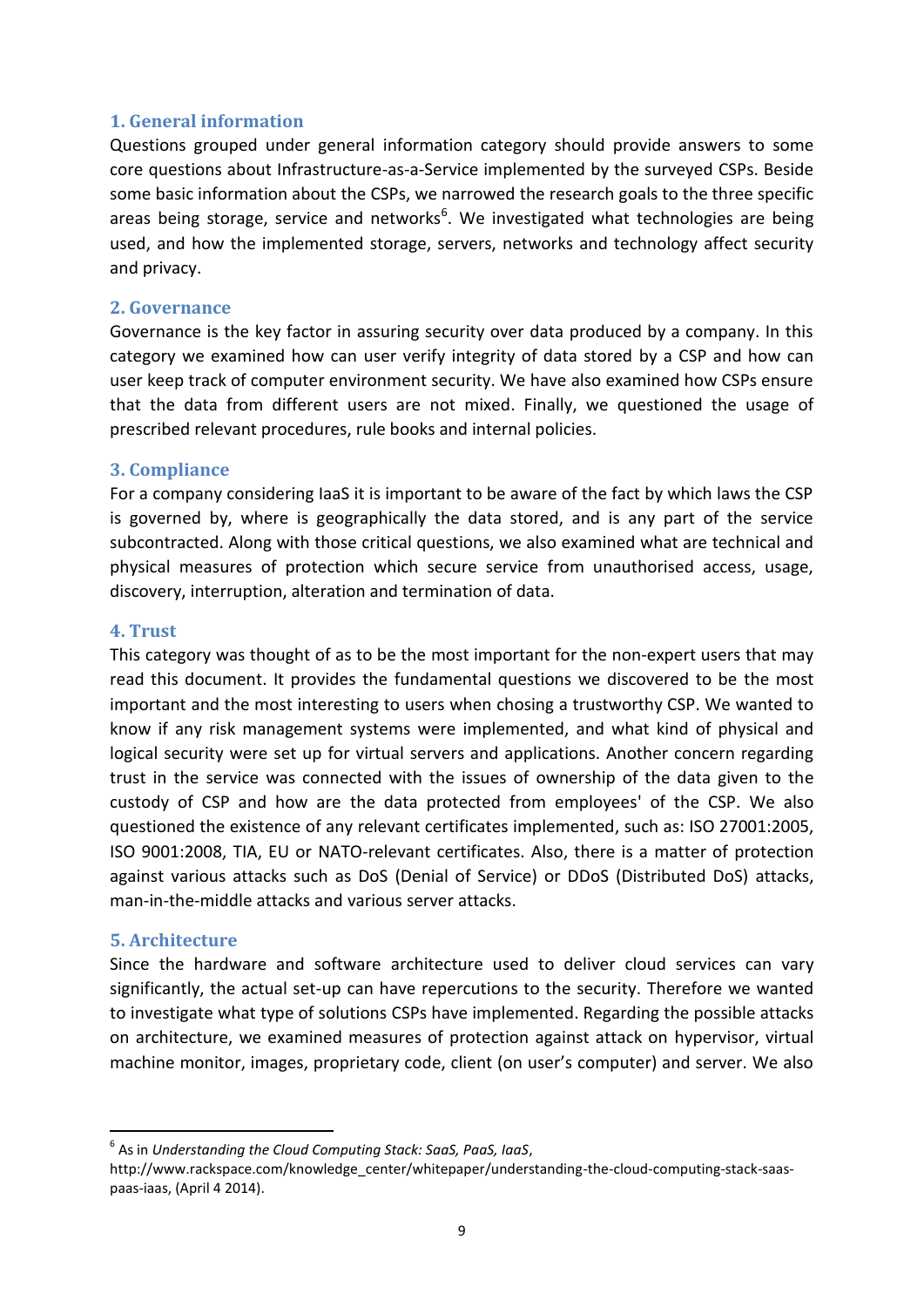wanted to find out whether the process of virtual machine images management is used or not.

## <span id="page-9-0"></span>**6. Identity and Access Management**

Data sensitivity and privacy of information have always been the area of concern for organizations. The identity proofing and authentication aspects of identity management entail the use, maintenance, and protection of PII (personally identifiable information) collected from users. The data collected by the provider of the purchased service include details about the accounts of consumers, data about customer-related activity, data collected to meter and charge for consumption of resources, logs and audit trails, and other metadata that are generated and accumulated within the environment, data of an organization's initiative (e.g., the activity level or projected growth of a startup company), as well as metadata collected by the CSP.

In the wrong hands, the loss of these data can be damaging to the clients' business. All of the above mentioned data  $-$  ancillary data  $-$  should be protected, and clients given the assurance of the protection.

## <span id="page-9-1"></span>**7. Software Isolation**

In order to achieve the flexibility of on-demand services, cloud service providers have to use high degrees of multi-tenancy over the large number of platforms. The multi-tenancy in IaaS cloud computing environment is typically done by multiplexing the execution of virtual machines from potentially different consumers on the same physical server.

Multi-tenancy in virtual machine-based cloud infrastructure, together with the way physical resources are shared between the guest virtual machines, give raise to new sources of threat. In the man-in-the-middle attack, the intruder uses a program that appears to be the [server](http://whatis.techtarget.com/definition/server) to the [client](http://searchenterprisedesktop.techtarget.com/definition/client) and at the same time it appears to be the client to the server. During the attack, and with no knowledge or suspicion, the client is giving the attacker his/her password on a silver pladder. The attack may be used simply to gain access to the message, or enable the attacker to modify the message before retransmitting it. So, if the administrative control of guest virtual machines is obtained then the man-in-the-middle attack can be used to modify the code used for authentication. Once the code is modified, the attacker has access to clients' data.

#### <span id="page-9-2"></span>**8. Data Protection**

**.** 

Data protection should be applied to data-at-rest, data-in-transit and data-in-use. The dataat-rest can easily be protected by an encryption mechanism, while the data-in-transit are much harder to encrypt. A fully homomorphic encryption scheme allows data to be processed without being decrypted.<sup>7</sup>

 $^7$  "The aim of homomorphic cryptography is to ensure privacy of data in communication, storage or in use by processes with mechanisms similar to conventional cryptography, but with added capabilities of computing over encrypted data, searching an encrypted data, etc. Homomorphism is a property by which a problem in one algebraic system can be converted to a problem in another algebraic system, be solved and the solution later can also be translated back effectively. Thus, homomorphism makes secure delegation of computation to a third party possible. (...) Fully Homomorphic Encryption combines security with usability. It can help preserve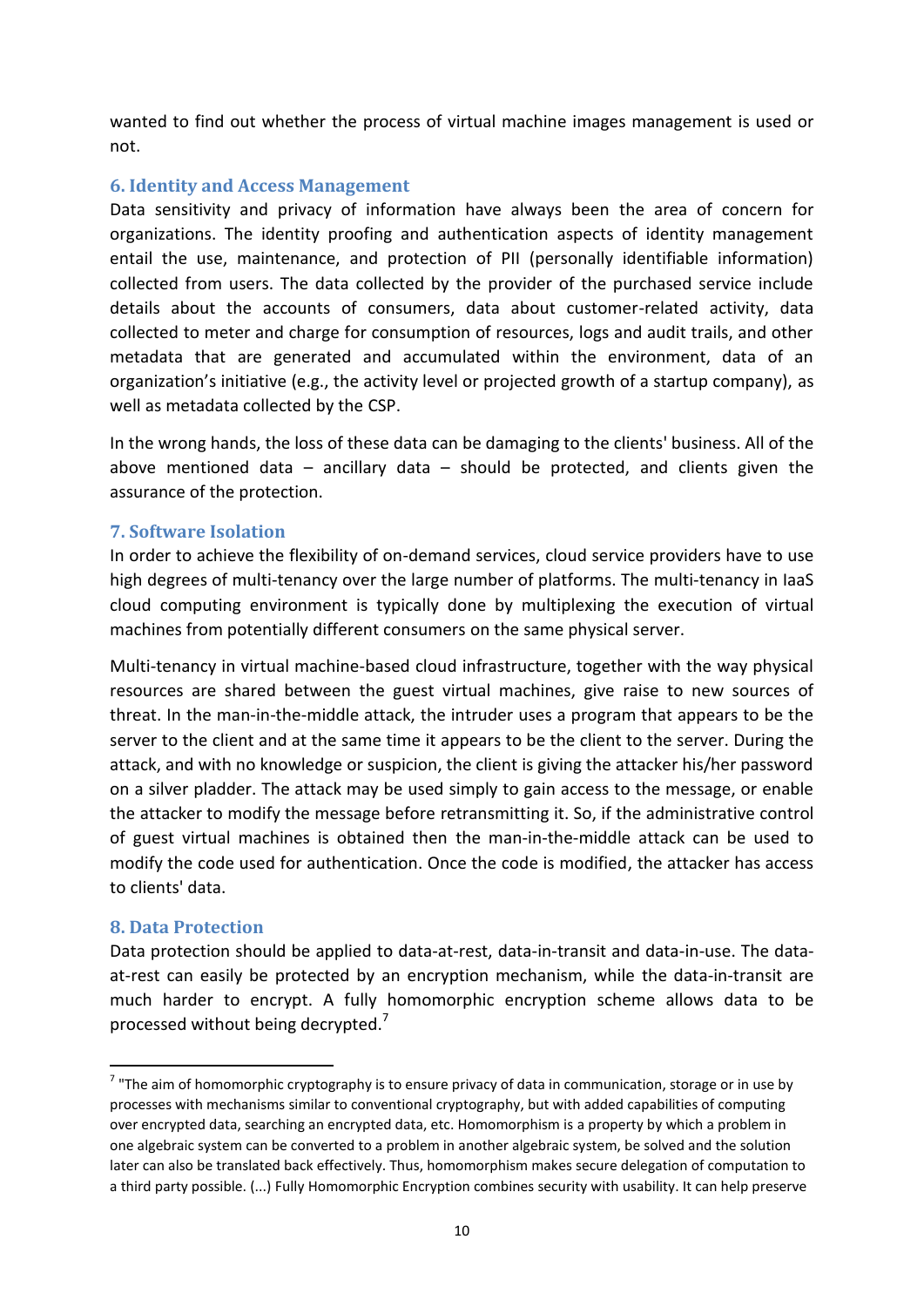Making sure that the data stays computationaly accurate is important as well as the preservation of its integrity. The data remanence – the residual representation of data that has been at some point nominally erased or removed – should also be addressed. For specific information about how the data security should be achieved, CSPs should refer to the National Institute of Standards and Technology's (NIST) Special Publication, 800-88, Guidelines for Media Sanitization.<sup>8</sup>

For the data protection techinques one should consider the recognized standards of encryption, e.g. the NIST's Federal Information Processing Standards (FIPS).<sup>9</sup> The encryption key length should be considered, too. The key lengths used should minimally be 112-bit for the Triple DES (Data Encryption Standard) and minimally 128-bit for AES (Advanced Encryption Standard). Higher AES key sizes (192-bit, 256-bit) would also be appropriate, but performance may be slower. 10

In a public cloud computing environment, the data from one consumer are physically collocated (e.g., in an IaaS data store) with other customers' data, which can complicate things. There are many examples of researchers, obtaining used drives from online auctions and other sources, recovering large amounts of sensitive information. With the proper skills and equipment, it is also possible to recover data from the failed drives if they are not disposed of properly. More detailed information about sanitization is given in the NIST's Guidelines for Media Sanitization.

It is also important to keep in mind that the provider of a service can be located in one country and that its data center(s) can be located in another, thanks to the versatility of the Internet. Therefore, it is important to understand the possible implications this situation has on the data being stored and backed-up for the disaster recovery purposes. The information on geographic location(s) where the data are stored and backed-up can result in increase or decrease of trust regarding the security of organization's data. It is also important to understand the laws and regulations of the country where the data are being stored because it could be relevant in case of a legal action or in case of loss and recovery of data.

## <span id="page-10-0"></span>**9. Availability**

**.** 

In the year 2012, Megaupload servers were raided. And all assets were seized. The government insisted that all user data, even the legitimate data, should be destroyed. More

customer privacy while outsourcing various kinds of computation to the cloud, besides storage." Sharma, Iti. Fully Homomorphic Encryption Scheme with Symmetric Keys, Dissertation, Department of Computer Science & Engineering, University College of Engineering, Rajasthan Technical University, Kota, August 2013, pp. 3, 15, http://arxiv.org/ftp/arxiv/papers/1310/1310.2452.pdf (August 1 2015)

<sup>&</sup>lt;sup>8</sup> Kissel, Richard; Regenscheid, Andrew; Scholl, Matthew; Stine, Kevin, Guidelines for Media Sanitization, NIST Special Publication 800-88, Revision 1, December 2014,

http://nvlpubs.nist.gov/nistpubs/SpecialPublications/NIST.SP.800-88r1.pdf (August 1 2015)

<sup>&</sup>lt;sup>9</sup> Federal Information Processing Standards Publications (FIPS PUBS),

http://csrc.nist.gov/publications/PubsFIPS.html (August 1 2015)

<sup>&</sup>lt;sup>10</sup> Barker, Elaine; Barker, William; Burr, William; Polk, William; Smid, Miles, Recommendation for Key Management – Part 1: General (Revision 3), NIST Special Publication 800-57, National Institute of Standards and Technology, Gaithersburg, July 2012, http://csrc.nist.gov/publications/nistpubs/800-57/sp800- 57\_part1\_rev3\_general.pdf (August 1 2015)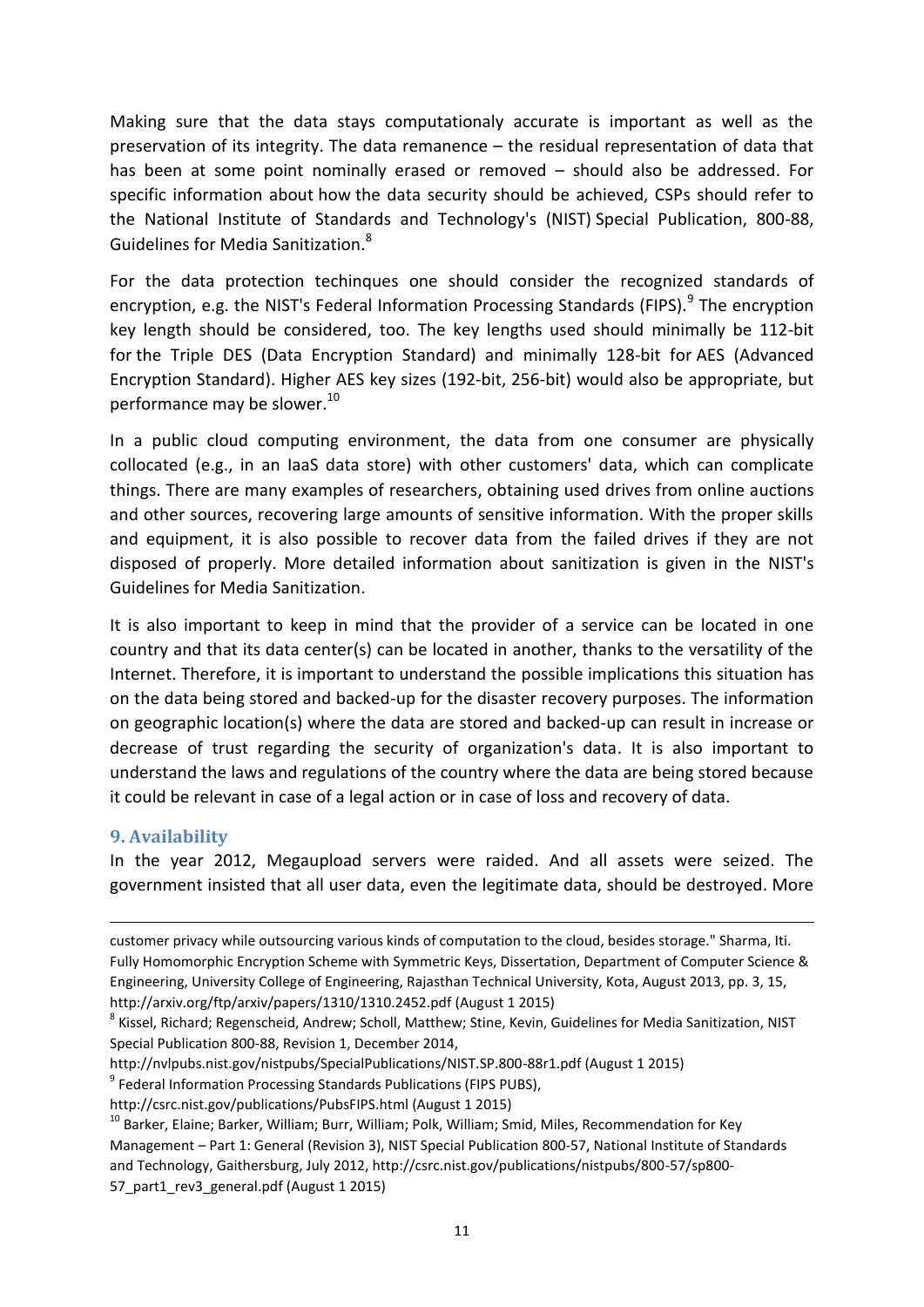than 50 million users were at risk of loosing their data. More interesting is that New Zealand arrested the founder based on U.S. accusation. In need of a solution to the piracy problem something needed to be done.

Of course, many things can happen to a business as a consequence of decisions made by the service provider. The provider can have facility damage or loss due to many either natural disasters or human-influenced errors. Or, it can run out of business, go bankrupt, or have other kind of financial difficulties. However, this should not be concern of the consumers, so that is why we investigated the existence of a policy that can be enforced if such occasion occurs. On the other hand, every organization should have a contingency plan. If an organization relies on IaaS for data storage and processing, it needs to include in their contingency plan solutions to prolonged and permanent system disruptions, especially with mission critical operations untill the restoration of the service.

## <span id="page-11-0"></span>**10. Incident response**

Incident response involves an organized method for dealing with the consequences of an attack against the security of a computer system. The cloud provider's role is vital in performing incident response activities, including incident verification, attack analysis, containment, data collection and preservation, problem remediation, and service restoration. Each layer in a cloud application stack generates event logs. These data are accessible and under the control of the cloud provider. The plan should cover the restoration of the service ASAP and determination of the scope of the incident and assets affected. Also, the incident response plan sholud cover the situations when a repair of the security breach is needed. The cloud service provider should make sure it does not happen again.

### <span id="page-11-1"></span>**Conclusion**

The set of 36 questions divided into 10 categories was considered as sufficient to provide enough information on the IaaS model of a cloud service in order for the users to consider the service as responsible, reliable, accurate, secure, transparent and trustworthy as well as that it considers privacy issues, duties to remember (i.e. digital preservation), and the right to be forgotten (i.e. safe deletion).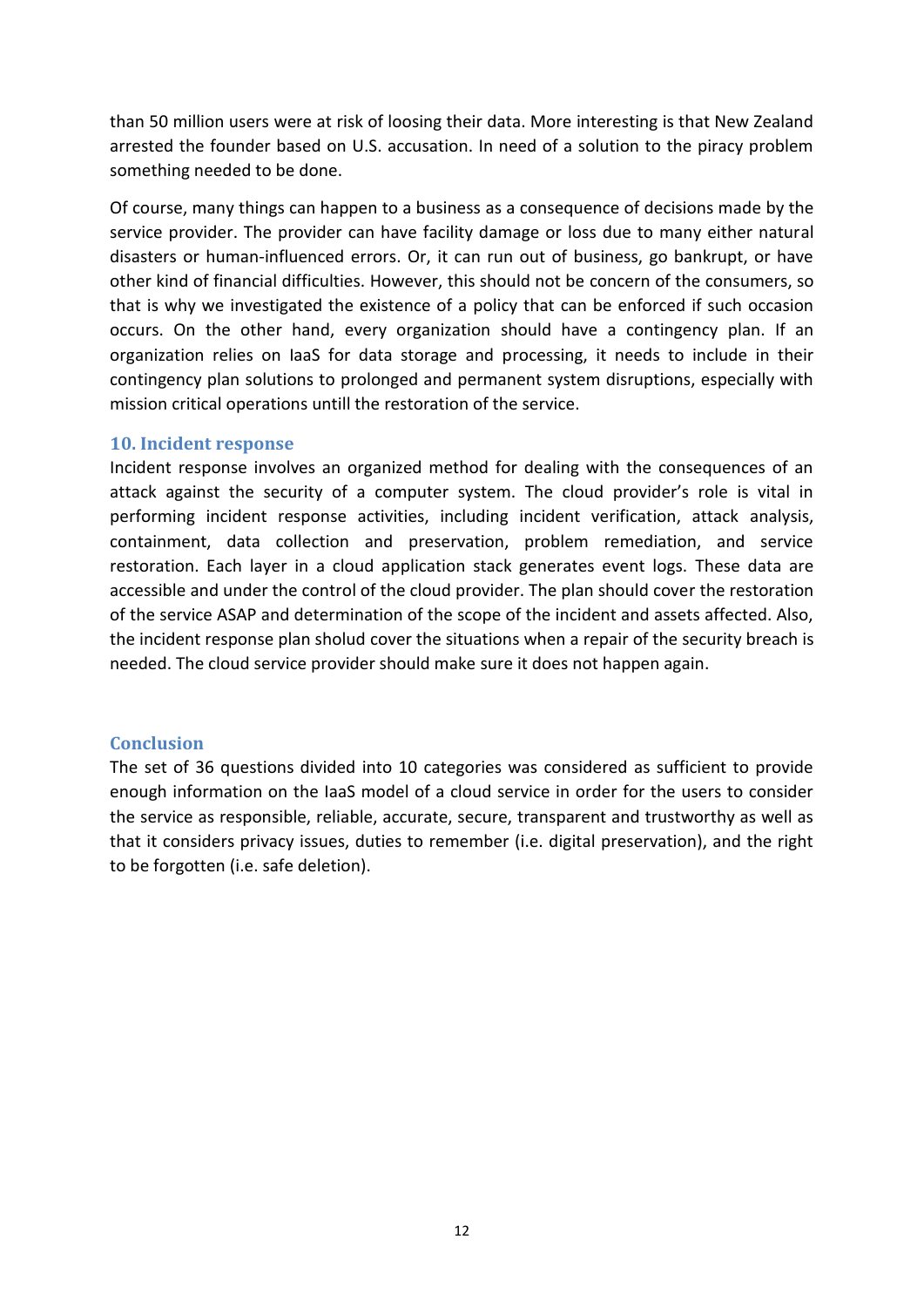## <span id="page-12-0"></span>2. Data acquisition

In the second stage of the research, the developed questionnaire was used to gather information on the IaaS cloud services offered by 10 national CSPs in Croatia. The online questionnaire was realized and sent to the 10 identified CSPs. Although the response rate was 30%, which might seem a lot but in reality that ment that 3 out of 10 CSPs fully answered the questionnaire, we decided to continue to analyze the gathered data. The reasons why the other CSPs did not answer the questionnaire remain unknown.

## <span id="page-12-1"></span>3. Analysis

This stage followed the data acquisition stage and was, during certain period of time, overlapping with it. The researchers comparatively analysed the returned finlled out questionnaires. Following this stage, the results were interpreted and are shown in the next section.

## <span id="page-12-2"></span>4. Interpretation

During the last stage, the results of the analysis were interpreted and the recommendations were formulated. These are shown grouped by the research categories.

## <span id="page-12-3"></span>**1. General information**

The respondents were highly positioned individuals in organizations such as CEOs and assistant directors. This part of the questionnaire was developed in order to gather information on some core questions about Infrastructure-as-a-Service implemented by the surveyed CSPs. Therefore, we consider that respondents were qualified enough to answer complex questions about service they provide. Considering the services being offered in the cloud we found that the respondents mostly provide all of the standard service models – IaaS, SaaS and PaaS. Also we discovered that services are provided to both legal and natural persons. Considering components used in IaaS mostly there were redundant storage and server solutions from verified hardware companies, which are pretty standard and common for CSPs. Types of services provided in IaaS are usually simple, e.g. rent of infrastructure, but one of the respondening CSPs stands out with bundle of free additional services such as virtual server, console access, preinstalled images, daily back-up, traffic monitor, secure monitoring of network traffic, twice per year safety scanning, possibility to expand resources and help-desk service. Considering technologies used, virtualization was the only one. All of the respondents mentioned that implemented hardware and software solutions provide total separation of clients and reservation of guaranteed resources.

## <span id="page-12-4"></span>**2. Governance**

The usual answer on the question if clients can verify integrity of data stored with CSP and keep track of computer environment security was that clients have complete autonomy and responsibility over data in their own virtual server. Considering the efforts that data from different clients are not mixed, the respondents answered that with virtualization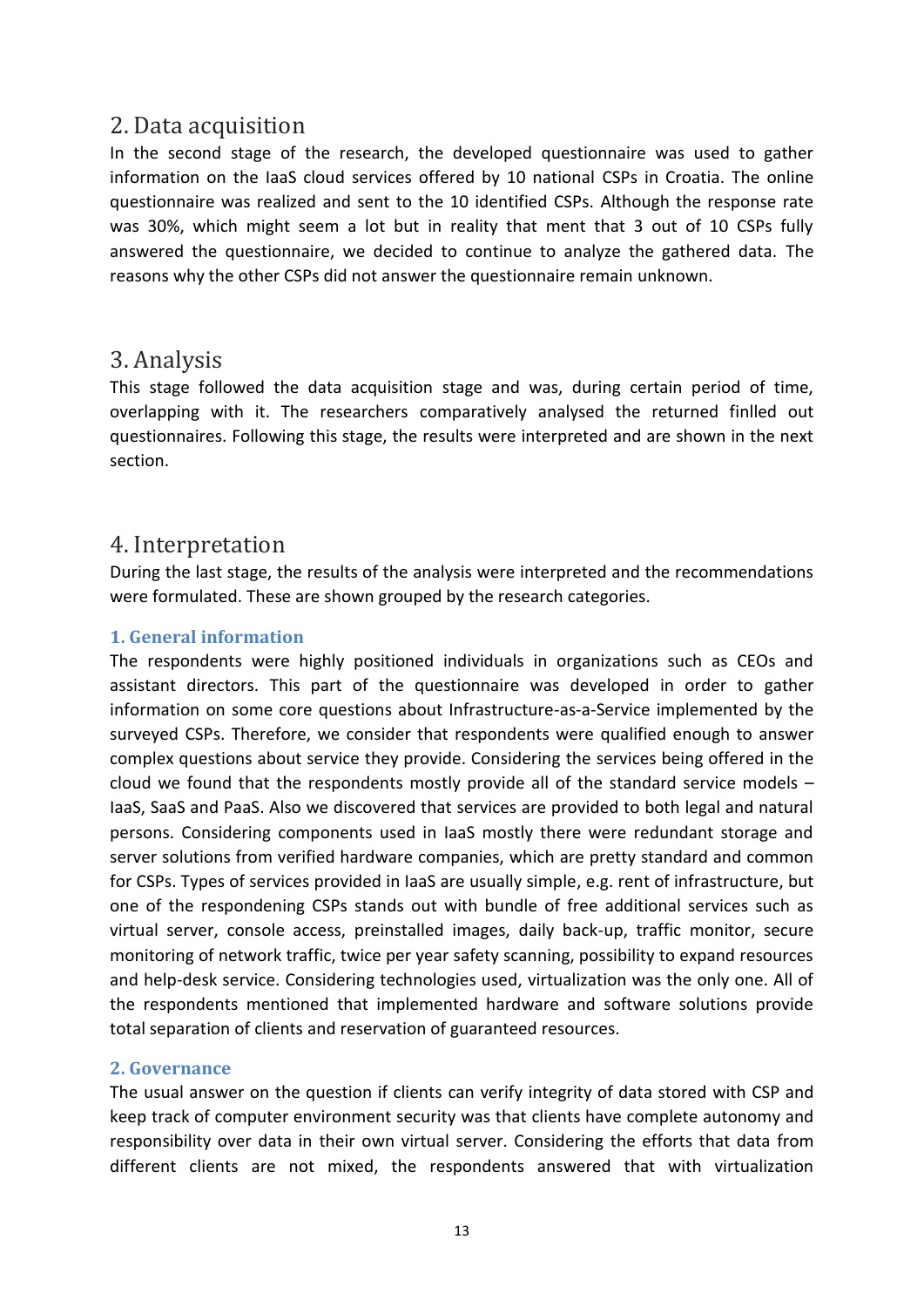technology and logical and physical separation of resources they assure the mixing of clients' data is avoided. CSPs claim that they follow international standards, e.g. ISO 27001.

## <span id="page-13-0"></span>**3. Compliance**

Considering legal questions, all of the respondents claim to be working according to the current Croatian and international legal regulations. Geographically the data are stored in Croatia, while one provider also offers storage with their partners outside of Croatia, but only on request. Physically, facilities are under 24/7 protection by security guards. Technically, facilities are secured by several independent systems, and the server space is constantly being monitored. None of the respondents use subcontractors.

## <span id="page-13-1"></span>**4. Trust**

Two of three respondents refer to ISO 27001:2005 in relation to risk management. The remaining one did not implement ISO 27001. Regarding the physical and logical security of virtual servers and applications the research team received almost the same answer as it was for physical and technical protection, while only one respondent mentioned separation on disc level and different layers of network infrastructure. Ownership of the data is regulated by contract, except with one CSP which provides free service, and where ownership of the data is regulated by a rule book. All of the CSPs have employment contract clause about data confidentiality. Considering possible relevant certificates, one of the respondents excels with NATO and EU certificates*.* The surveyed CSPs usually provide fair protection against various attacks. One provider does not have protection against denial of service (DoS) attack, while others have.

## <span id="page-13-2"></span>**5. Architecture**

Regarding the possible attacks on architecture, we examined protection against attack on hypervisor. The surveyed CSPs generally limit and monitor access to hypervisors, while one is also monitoring integrity of the used systems. Images and proprietary code are protected by logical unit number (LUN) where each username have its own dedicated disc space, or by a controlled interface for images. None of the CSPs offer any client-side protection by default. One of them offers its own solution by request. Two out of the three surveyed CSPs use virtual machine image management. Finally, the respondents provided limited answers about usage of encryption, types of encryption and protocols used on SSL and TLS level. Of course, this information can be considered as business-critical, and it is understandable that the surveyed CSPs were reluctant to provide more information. However, they did say that they mostly use encrypted network exchange, and symmetrical and asymmetrical type of encryption.

## <span id="page-13-3"></span>**6. Identity and Access Management**

The data sensitivity and privacy of information have always been an area of concern for organizations, i.e. in this context – clients. Specifically, we have asked CSPs how they protect ancillary data that clients produce within their institutions. All of the respondents use some kind of data isolation, either by using a stand-alone system or by limiting access to administrators only.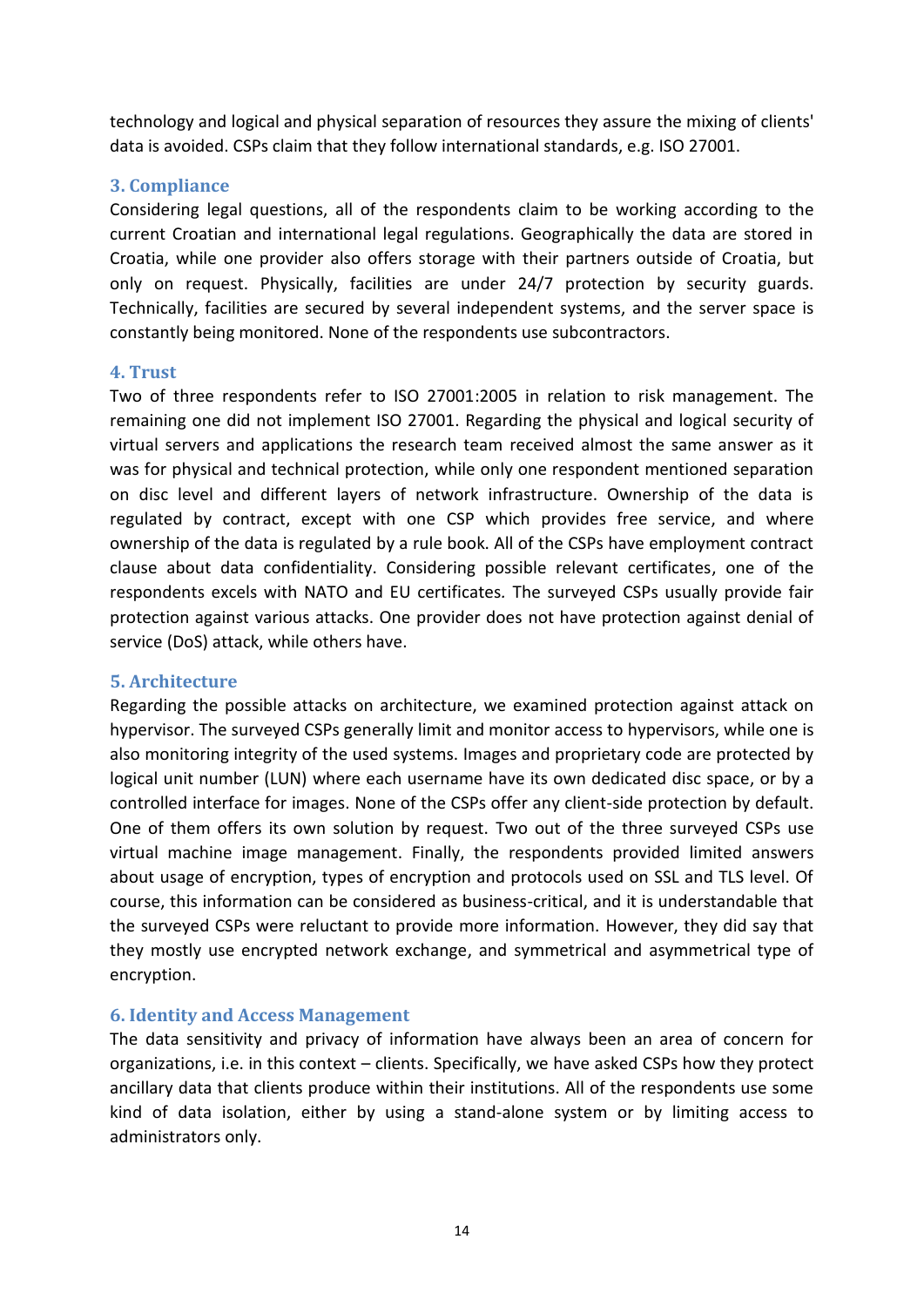#### <span id="page-14-0"></span>**7. Software Isolation**

Considering the man-in-the-middle attack, all of the respondents use some sort of protection such as complex cryptographic algorithms, personal PKI, or protection through SSL. The provider-side server attacks are avoided by using intrusion prevention systems (IPS).

### <span id="page-14-1"></span>**8. Data Protection**

Regarding the data protection, the research team examined protection of data-in-transit and data-at-rest. It was found that one provider does not use encryption while others use high end disc systems which provide several types of encryption. Also, most of the respondents conduct deliberate attacks on their systems in order to test the overall security. All providers have a mechanism to retrieve accidentally or intentionally deleted data. While one CSP have this covered in the service level agreement (SLA), others provide up to 90 days to the clients to retrieve such data. Regarding the data sanitization, CSPs usually mention this as the clients' responsibility. Several deletion methods are used on the provider-side, such as zero fill or virtual volume deletion. One provider specifically explained the procedure as follows: "Overwrite all addressable locations with a character, its complement, then a random character and verify." Considering the geographical placement of storage where the data are stored, all CSPs store the data at the territory of the Republic of Croatia, though one provider states it can store data abroad if needed.

## <span id="page-14-2"></span>**9. Availability**

The research team surveyed CSPs about their assurance that the data will always be available to the clients. The questions covered CSPs reactions to a lawful raid. Usually, CSPs are not responsible for the data stored by their clients and, as mentioned before, they do not even have access to it. In case of a court order requiring a client's hardware and/or data all providers are obliged to give in either hardware, which is removed from the data storage facility in extreme cases, or a copy of the clinet's volume. The latter solution is considered as more practial and more elegant solution still providing all needed information. However, if a physical server is seized, CSPs would reallocate resources to maintain service at highest possible level for other clients. In case that CSPs run out of business, go bankrupt, or have other financial difficulties they claim that they would most certainly give the latest copy of the data to the clients. One provider mentioned that some elements of this scenatio are covered by SLA, specifically if in case when clients decided to use dedicated infrastructure. In that case clients would be offered to repurchase the infrastructure, and the price would be set by the national tax administration.

#### <span id="page-14-3"></span>**10. Incident response**

In case of a security incident all providers can track compromised data and undertake corrective actions to reduce possible damage. Also, all of the respondents record forensic data, and one of the CSPs is preserving them. All of the surveyed CSPs provide access to the forensic data to their clients.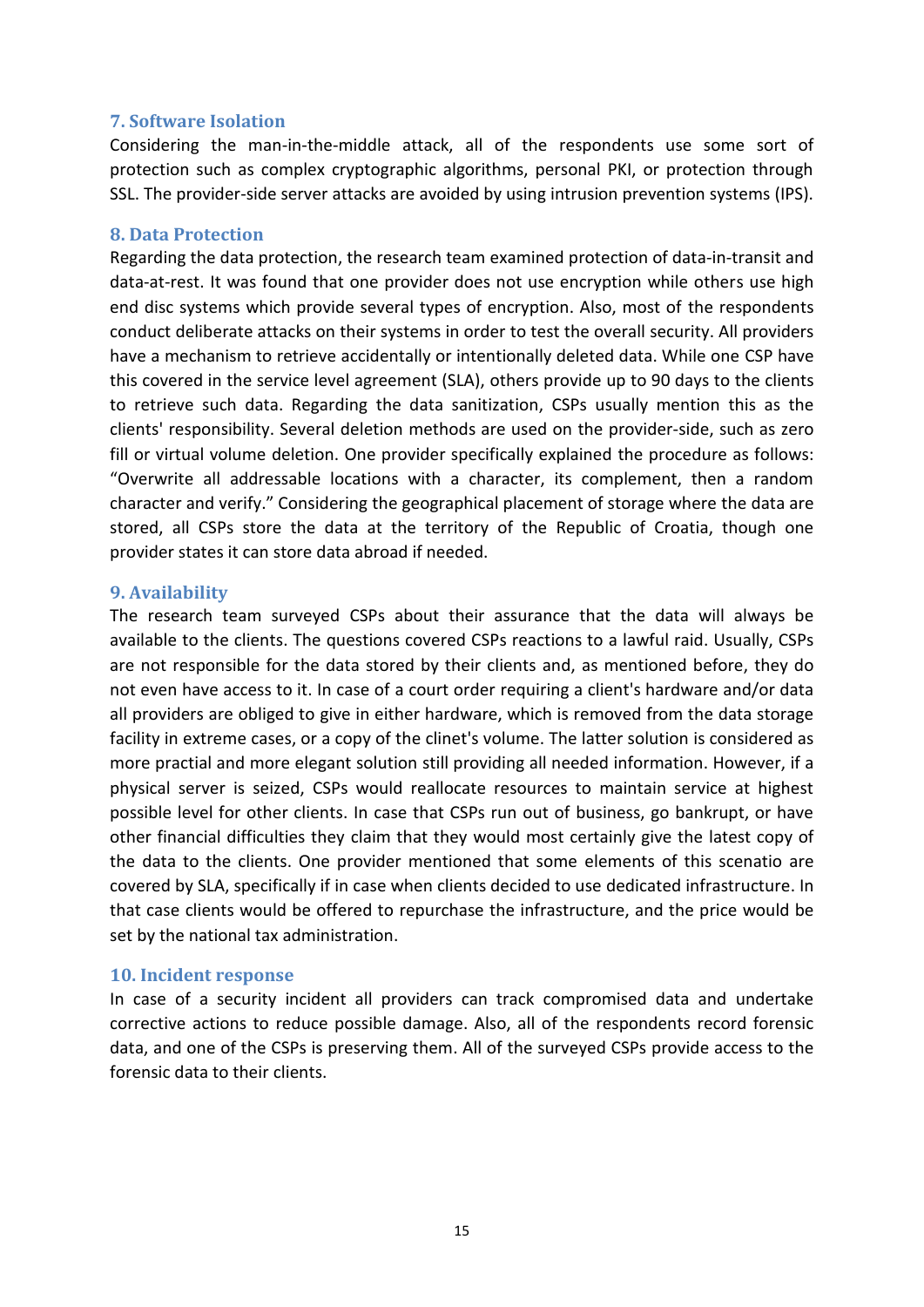## <span id="page-15-0"></span>CONCLUSIONS AND RECOMMENDATIONS

This research covered the selected cloud service providers (CSP) offering Infrastructure-as-a-Service (IaaS) and storing clients' data at the teritory of the Republic of Croatia. Ten of them were identified while only three were successfully surveyed. The research team discussed the survey success rate and decided to proceede with the analysis of the results of 3 out of 10 CSPs (30%) in spite of the fact that the sample could be questioned as representative. However, the survey success rate in itself also provides information. It might indicate 1) the level of motivation of CSPs in Croatia to deal with detailed surveys on their internal business processes and procedures. It might show that 2) CSPs did not want to answer the questions because they either did not want to share the information or that would have to admit their weaknesses, or that 3) the questionnaire was too complicated to be answered by one person (although this is not excuse because it was not required, and the CSPs could have organised their staff to gather relevant answers).

The comaprative analysis covered ten categories: 1) General information, 2) Governance, 3) Compliance, 4) Trust, 5) Architecture, 6) Identity and Access Management, 7) Software Isolation, 8) Data Protection, 9) Availability, and 10) Incident Response.

Overall, the results show how the CSPs percive the concept of trust in their service. Some CSPs use disclaimers saying that the sole responsibility of the clients' data is on the clients' side, and some understand that special care needs to be provided to the clients' data and internal business processes and procedures in order to become a trusted CSP.

Next, the selected results of the survey are excerpted.

In the section 1) General information, the comparative analysis showed that virtualisation is dominantely used, and that the CSPs are able to separate clients' data from eachother while guaranteeing resources (service elasticity).

In the section 2) Governance, CSPs indicated that the clients are responsible for the integrity of their data and that they have autonomy and responsibility over the data stored in the allocated virtual server.

In the section 3) Compliance, it was confirmed that primary and secondary storage locations are at the Croatian teritory, i.e. within the reach of the legal authorities of the Republic of Croatia. It was interesting to find out that none of the CSPs used subcontractors. This is important in terms of diminishing and/or mitigating the business-related (operational) risks.

In the section 4) Trust, it was discovered that CSPs relate to ISO 27001 for risk management, and that one also obtained NATO and EU certificates. Physical and logical security of (virtual) servers and applications are implemented. However, one provider does not have protection against DoS attack. Users looking for a trusted CSP should, among otherthings, check the level of security a CSP has implemented.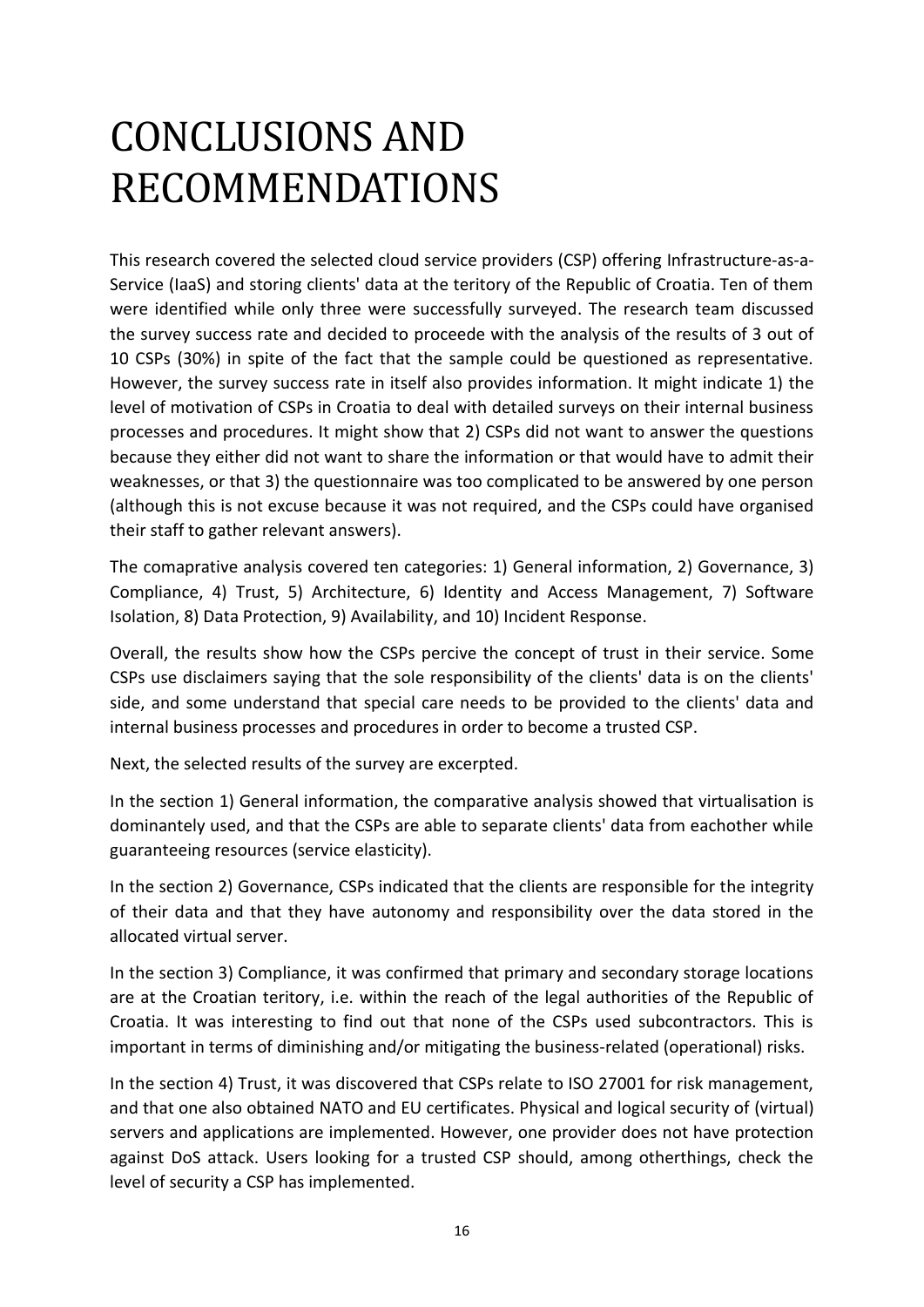Regarding 5) Architecture, the surveyed CSPs limit and monitor access to hypervisors. Virtual machine image management is used by two out of three CSPs. Limited answers were provided on usage of encryption, types of encryption and protocols used on SSL and TLS level. However, CSPs did say that they mostly use encrypted network exchange, and symmetrical and asymmetrical type of encryption.

In relation to 6) Identity and Access Management, CSPs use data isolation methods to protect clients' ancillary data.

In the section 7) Software Isolation, it was noted that complex cryptographic algorithms, personal PKI, or protection through SSL were the metods used to prevent man-in-the-middle attacks.

A positive practice was noted regarding 8) Data Protection, where the surveyed CSPs confirmed that they conduct deliberate self-attacks in order to test the overall security of their systems and find potential weak spots. CSPs do have mechanisms to retrieve accidentally deleted data, but interestingly they claim that the clients are responsible for the safe deletion or data sanitization. However, the research team thinks otherwise – CSPs should at least provide mechanisms for safe deletion and guarantee media sanitization if a client deletes the data according to the retention schedule or transfers its data to another CSP. This is certanly the area for improvement.

Regarding 9) Availability, if a court order is issued requiring seizure of a client's data CSPs would give either hardware where the data is stored or a copy of the clinet's volume. The letter is considered as more practical solution since the effect is the same. All CSPs claim that other clients' data would remain available all the time. If a provider goes out of business, CSPs claim that the clients would be offered to repurchase the infrastructure at the price set by the national tax administration. Although this sounds reassuring, the research team considers this as an idealistic scenario which might or might not prove possible in all cases.

Finally, regarding 10) Incident Response, CSPs claim that they record and (one of them) preserve forensic data, and that the clients are granted access to the part concerning their data.

Taking all this into account the research team believes that the trust between the clients and CSPs should be based on providing enough information by the CSPs and the possibility of the clinets to negotiate the needed functionalities. CSPs should also demonstrate their operational sustainability and conformance to the relevant standards. Therefore, the trust in CSPs offering IaaS should be looked upon as a combined socio-technical set of requirements, roles, rules, policies, procedures, best practicies, responsibilities, and responsible governance.

The research team also believes that the developed questionnaire, transformed into a checklist (see Appendix A), can on one side provide guidance for the users looking for a cloud service or deciding between several of them, and on the other side function as guidelines for the cloud service providers on what information about the service they should put online.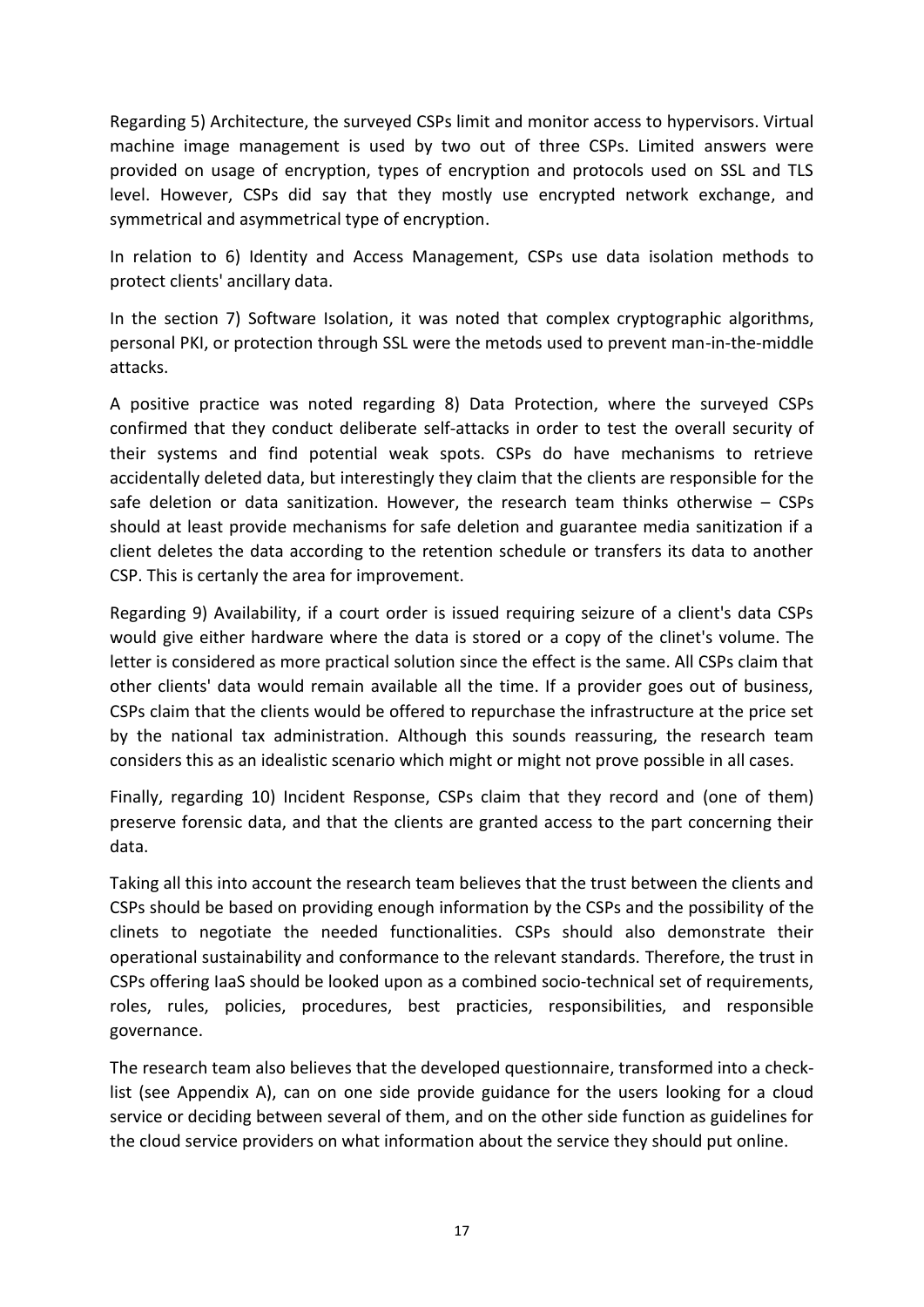## <span id="page-17-0"></span>References

- 1. Barker, Elaine; Barker, William; Burr, William; Polk, William; Smid, Miles, Recommendation for Key Management – Part 1: General (Revision 3), NIST Special Publication 800-57, National Institute of Standards and Technology, Gaithersburg, July 2012, http://csrc.nist.gov/publications/nistpubs/800-57/sp800- 57 part1 rev3 general.pdf (August 1 2015)
- 2. Dawoud, Wesam; Takouna, Ibrahim; Meinel, Christoph, Infrastructure as a Service Security: Challenges and Solutions, Informatics and Systems (INFOS), 2010, http://www.researchgate.net/publication/224136774 Infrastructure as a service s ecurity Challenges and solutions (February 3 2014)
- 3. Duranti, L. Records in the Cloud: Detailed Description, http://www.recordsinthecloud.org/secure/documents (April 8 2014)
- 4. Federal Information Processing Standards Publications (FIPS PUBS), http://csrc.nist.gov/publications/PubsFIPS.html (August 1 2015)
- 5. Information Supplement: PCI Data Security Standard (PCI DSS) Cloud Computing Guidelines v. 2.0, Cloud Special Interest Group, PCI Security Standards Council, February 2013, https://www.pcisecuritystandards.org/pdfs/PCI\_DSS\_v2\_Cloud\_Guidelines.pdf (March 3 2014)
- 6. Jansen, Wayne; Grance, Timothy, Guidelines on Security and Privacy in Public Cloud Computing, Special Publication 800-144, National Institute of Standards and Technology, Gaithersburg, December 2011, http://csrc.nist.gov/publications/nistpubs/800-144/SP800-144.pdf (January 20 2014)
- 7. Kissel, Richard; Regenscheid, Andrew; Scholl, Matthew; Stine, Kevin, Guidelines for Media Sanitization, NIST Special Publication 800-88, Revision 1, December 2014, http://nvlpubs.nist.gov/nistpubs/SpecialPublications/NIST.SP.800-88r1.pdf (August 1 2015)
- 8. Mell, Peter; Grance, Timothy. The NIST Definition of Cloud Computing. NIST Special Publication 800-145, National Institute of Standards and Technology, Gaithersburg, September 2011, http://csrc.nist.gov/publications/nistpubs/800-145/SP800-145.pdf (August 1 2015)
- 9. Project InterPARES Trust: Trust and Digital Records in an Increasingly Networked Society, http://interparestrust.org
- 10. Reynolds, Ed; Greenway, Mateen, Minimize the risk of your cloud-based services, White paper, HP Enterprise Security Services, May 2012, http://h20195.www2.hp.com/V2/GetPDF.aspx%2F4AA4-0150ENW.pdf (February 25 2014)
- 11. Sharma, Iti. Fully Homomorphic Encryption Scheme with Symmetric Keys, Dissertation, Department of Computer Science & Engineering, University College of Engineering, Rajasthan Technical University, Kota, August 2013, http://arxiv.org/ftp/arxiv/papers/1310/1310.2452.pdf (August 1 2015)
- 12. Stancic, H; Rajh, A; Milosevic, I. "Archiving-as-a-Service", Influence of Cloud Computing on the Archival Theory and Practice. In Duranti, L; Shaffer, E. (Eds.), The Memory of the World in the Digital Age: Digitization and Preservation, pp. 108-125, Vancouver, Canada, 2012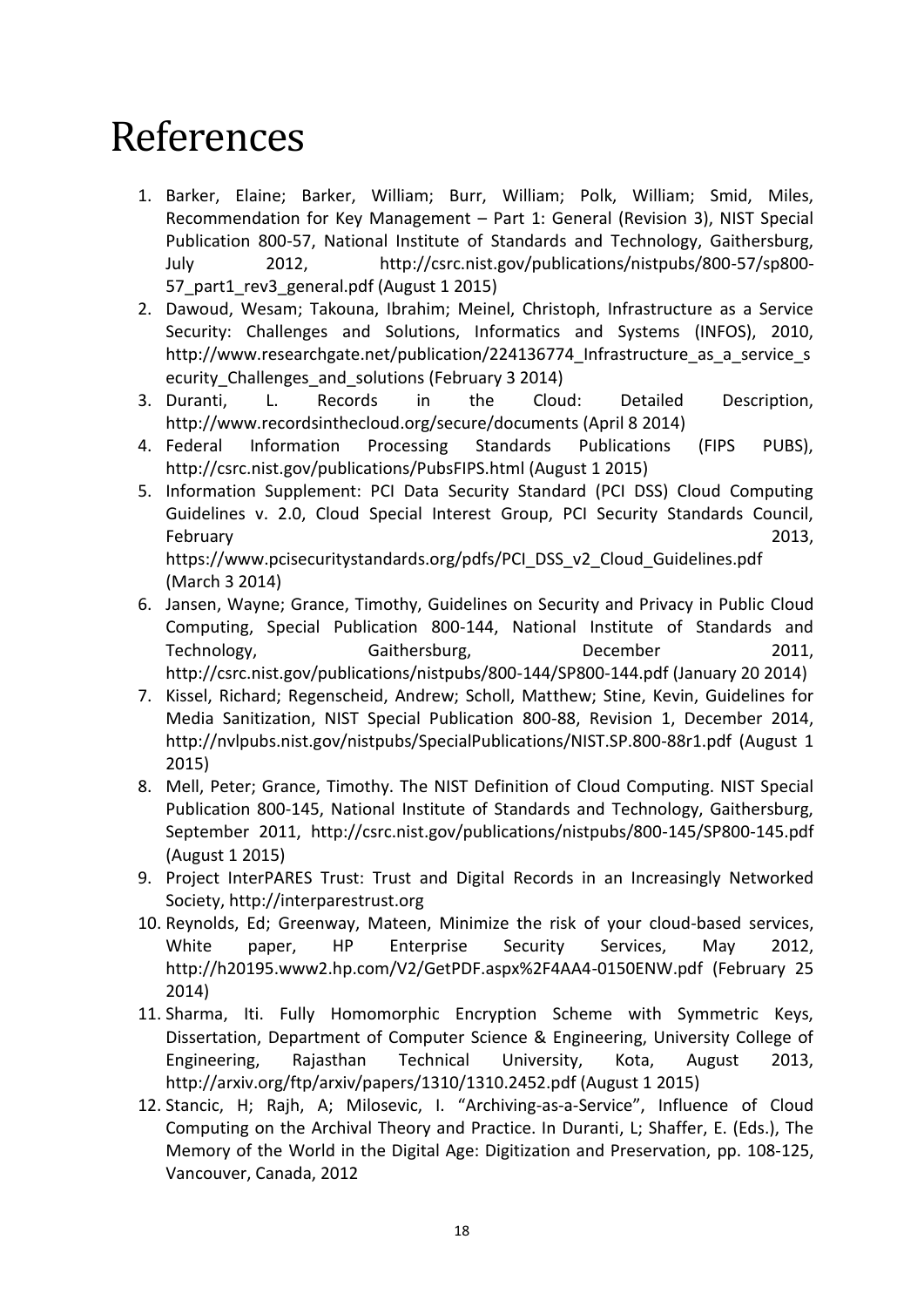13. Understanding the Cloud Computing Stack: SaaS, PaaS, IaaS, http://www.rackspace.com/knowledge\_center/whitepaper/understanding-thecloud-computing-stack-saas-paas-iaas (April 4 2014)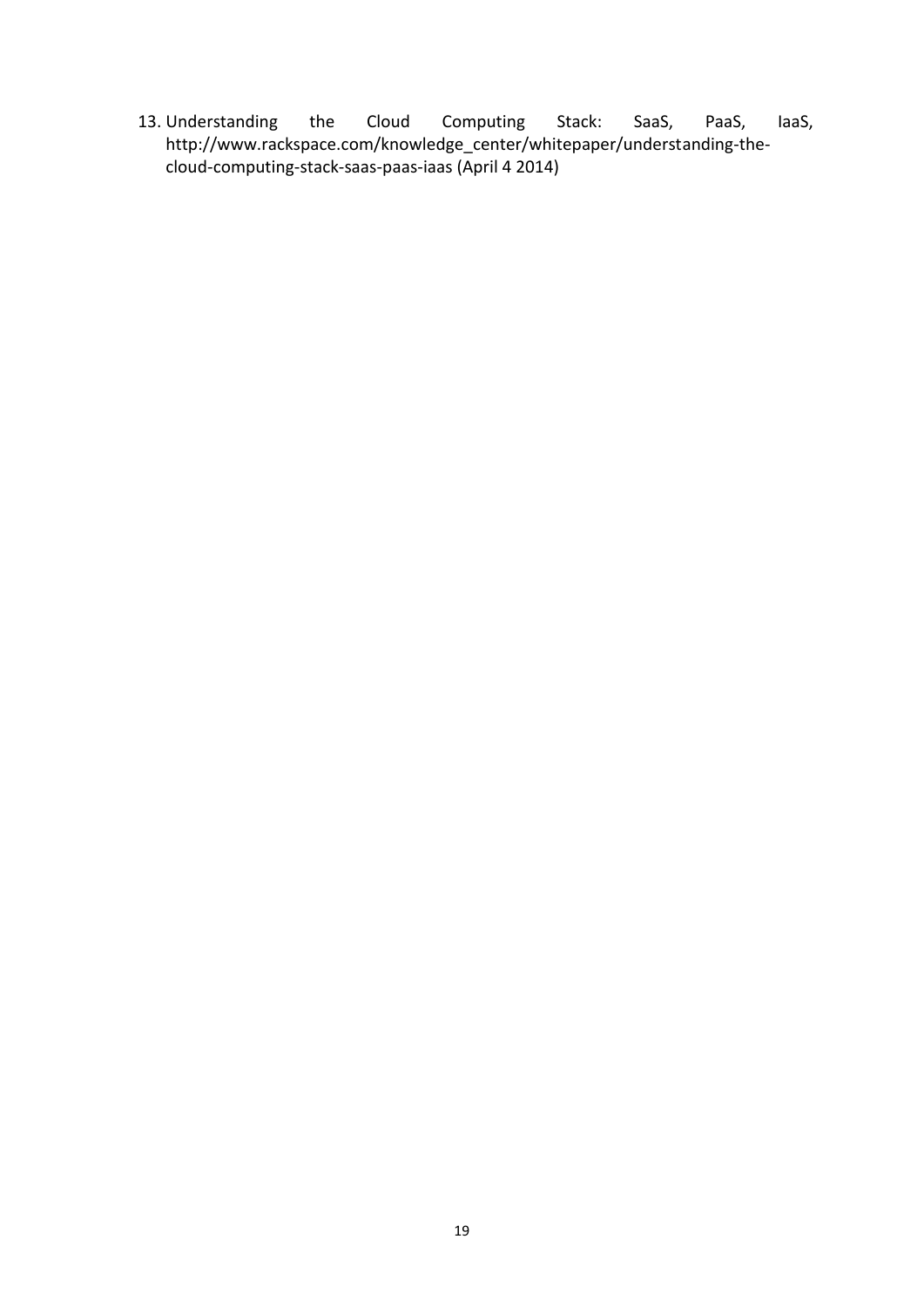# <span id="page-19-0"></span>Appendix A – IaaS Checklist

This checklist is based on the questionnaire used during the collection of data for analysis of the Croatian cloud service providers (CSP) offering Infrastructure-as-a-Service (IaaS). The checklist consists of 36 questions divided into 10 categories:

- 1. General information (4 questions),
- 2. Governance (4 questions),
- 3. Compliance (4 questions),
- 4. Trust (5 questions),
- 5. Architecture (6 question),
- 6. Identity and Access Management (1 question),
- 7. Software Isolation (2 questions),
- 8. Data Protection (5 questions),
- 9. Availability (2 questions),
- 10. Incident Response (3 questions).

This checklist can be used by records managers and archivists when assessing a CSP offering IaaS as well as by CSPs as guidelines for providing online information about the service.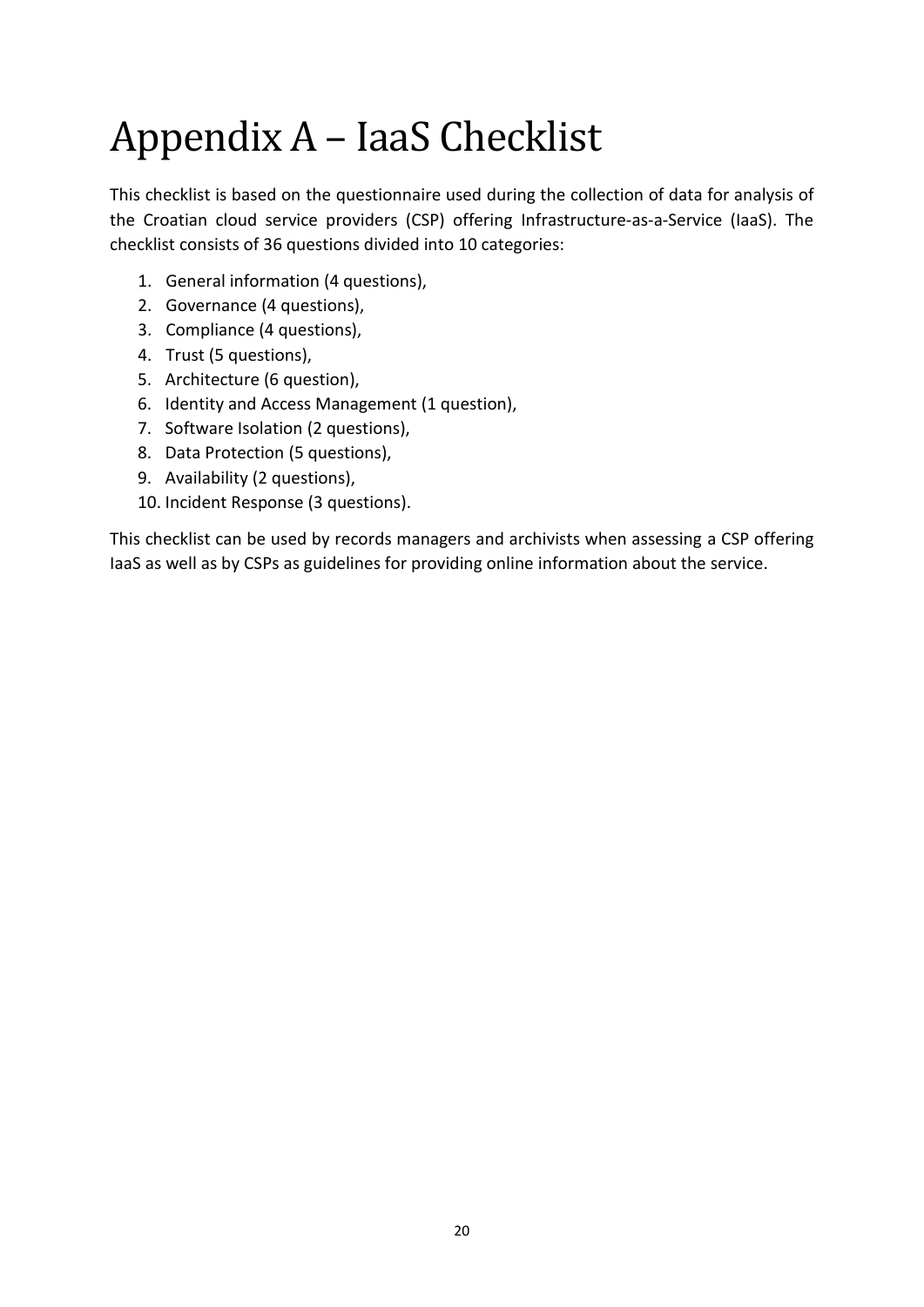| laaS Checklist |                                                                                                        |                |   |   |                             |
|----------------|--------------------------------------------------------------------------------------------------------|----------------|---|---|-----------------------------|
|                | <b>Question</b>                                                                                        | $\mathsf{Y}^*$ | N | ? | Answer /<br>additional info |
|                | 1. General information                                                                                 |                |   |   |                             |
| 1.             | Which components are used in laaS?                                                                     |                |   |   |                             |
| 2.             | What types of services are offered in laaS?                                                            |                |   |   |                             |
| 3.             | What technologies are being used?                                                                      |                |   |   |                             |
| 4.             | What implications used technologies have on                                                            |                |   |   |                             |
|                | security and privacy of the system?                                                                    |                |   |   |                             |
|                | 2. Governance                                                                                          |                |   |   |                             |
| 5.             | Is it possible for a client to monitor security of<br>computing environment and data security?<br>How? |                |   |   |                             |
| 6.             | What kind of security assures a client that his<br>data is not mixed with another's?                   |                |   |   |                             |
| 7.             | What kind of security assures a client that                                                            |                |   |   |                             |
|                | there is no data shared with employees of                                                              |                |   |   |                             |
|                | different rank or/and not created by others?                                                           |                |   |   |                             |
| 8.             | What audit mechanisms and tools are used to                                                            |                |   |   |                             |
|                | determine how data is stored, protected and                                                            |                |   |   |                             |
|                | used to validate services, and to verify policy                                                        |                |   |   |                             |
|                | enforcement?                                                                                           |                |   |   |                             |
|                | 3. Compliance                                                                                          |                |   |   |                             |
| 9.             | Does the service comply with other countries'                                                          |                |   |   |                             |
|                | laws, regulations, standards and specifications                                                        |                |   |   |                             |
|                | for clients outsde the country of service?                                                             |                |   |   |                             |
| 10.            | How is the service secured against                                                                     |                |   |   |                             |
|                | unauthorized access, use, disclosure,                                                                  |                |   |   |                             |
|                | disruption, modification, or destruction of                                                            |                |   |   |                             |
|                | data?                                                                                                  |                |   |   |                             |
| 11.            | What technical and physical safeguards does                                                            |                |   |   |                             |
|                | the service assure?                                                                                    |                |   |   |                             |
| 12.            | Does the service use subcontractors for any                                                            |                |   |   |                             |
|                | part of the used technology or offered                                                                 |                |   |   |                             |
|                | service?                                                                                               |                |   |   |                             |

 \* The questions which are not simple "Yes/No" questions, i.e. require elaborated answer, have the "Y / N / ?" fields shaded.

<sup>\*\*</sup> The "?" column indicates a situation where no information is available or the question is not applicable to your situation.

<sup>\*\*\*</sup> The "Answer / additional info" column can be used in situations where either a question is not a "Yes/No" type of question or a simple "Yes/No" answer can be supplemented with useful information.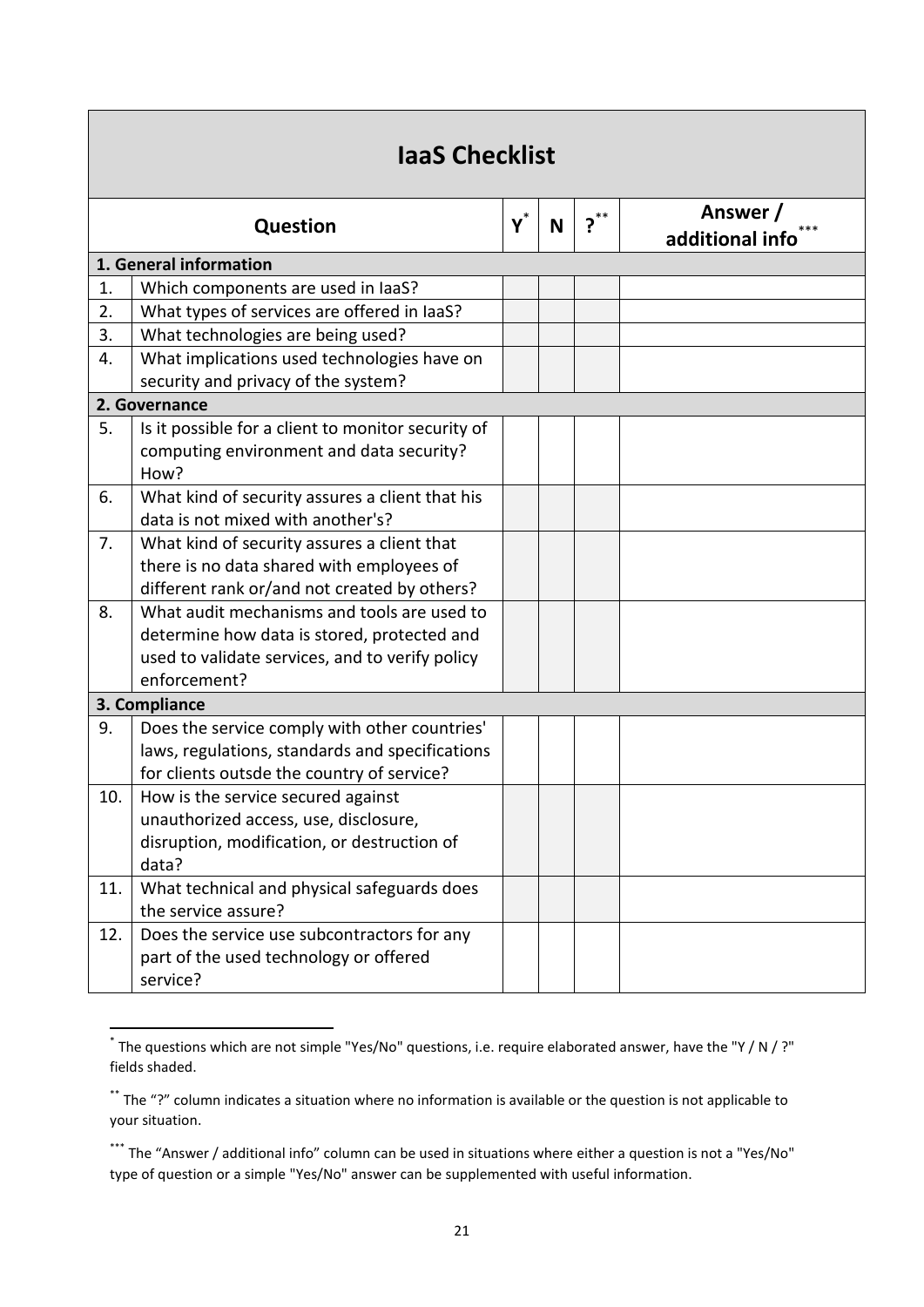| 4. Trust              |                                                     |  |  |  |  |
|-----------------------|-----------------------------------------------------|--|--|--|--|
| 13.                   | Is the service secured from denial of service       |  |  |  |  |
|                       | attack?                                             |  |  |  |  |
| 14.                   | Does the service secure ownership rights over       |  |  |  |  |
|                       | data?                                               |  |  |  |  |
| 15.                   | Does the service have any certificate relevant      |  |  |  |  |
|                       | to the service?                                     |  |  |  |  |
| 16.                   | What kind of risk management does the               |  |  |  |  |
|                       | organization provide?                               |  |  |  |  |
| 17.                   | What kind of physical and logical security is       |  |  |  |  |
|                       | assured for the virtual servers and                 |  |  |  |  |
|                       | applications?                                       |  |  |  |  |
|                       | 5. Architecture                                     |  |  |  |  |
| 18.                   | How is a hypervisor or virtual machine              |  |  |  |  |
|                       | monitor secured?                                    |  |  |  |  |
| 19.                   | How does the service secure virtual machine         |  |  |  |  |
|                       | images from attack looking for proprietary          |  |  |  |  |
|                       | code and data?                                      |  |  |  |  |
| 20.                   | Does the service use image management               |  |  |  |  |
|                       | process to govern the creation, storage, and        |  |  |  |  |
|                       | use of virtual machine images?                      |  |  |  |  |
| 21.                   | How does the service secure from attacks on         |  |  |  |  |
|                       | the client side?                                    |  |  |  |  |
| 22.                   | How does the service secure from attacks on         |  |  |  |  |
|                       | the server side?                                    |  |  |  |  |
| 23.                   | Is the service using encrypted network<br>exchange? |  |  |  |  |
|                       | 6. Identity and Access Management                   |  |  |  |  |
| 24.                   | How does the service protect ancillary data:        |  |  |  |  |
|                       | - details about the consumers' accounts,            |  |  |  |  |
|                       | data about customer-related activity,               |  |  |  |  |
|                       | data collected to meter and charge for              |  |  |  |  |
|                       | consumption of resources,                           |  |  |  |  |
|                       | logs and audit trails, and other such               |  |  |  |  |
|                       | metadata that are generated and                     |  |  |  |  |
|                       | accumulated within the environment,                 |  |  |  |  |
|                       | data of an organization's initiative (e.g., the     |  |  |  |  |
|                       | activity level or projected growth of a             |  |  |  |  |
|                       | startup company),                                   |  |  |  |  |
|                       | metadata collected by the provider?                 |  |  |  |  |
| 7. Software Isolation |                                                     |  |  |  |  |
| 25.                   | How does the service prevent man-in-the-            |  |  |  |  |
|                       | middle attacks?                                     |  |  |  |  |
| 26.                   | Is the service secured from attacks on the          |  |  |  |  |
|                       | server that target passwords?                       |  |  |  |  |